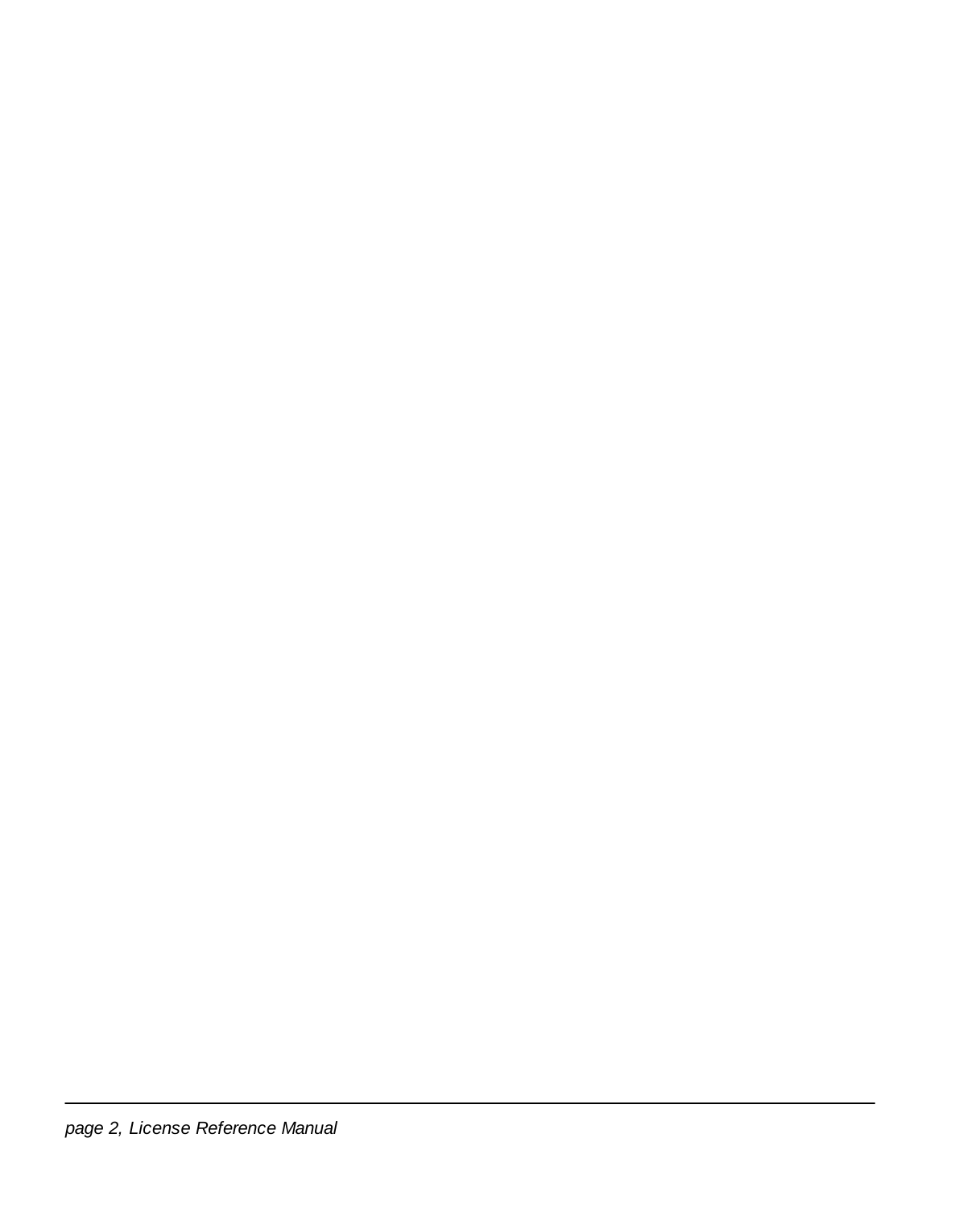# **Table of Contents**

| <b>Foreword</b>                      | 5  |
|--------------------------------------|----|
| <b>Part 1 Overview</b>               | 7  |
| <b>Part 2 Node-Locked Licensing</b>  | 9  |
| <b>Part 3 Dongle-based Licensing</b> | 11 |
| <b>Part 4 Network Licensing</b>      | 13 |
|                                      |    |
|                                      |    |
|                                      |    |
|                                      |    |
|                                      |    |
|                                      |    |
|                                      |    |
|                                      |    |
|                                      |    |
|                                      |    |
|                                      |    |
|                                      |    |
|                                      |    |
|                                      |    |
|                                      |    |
| <b>Part 5 License Utility</b>        | 41 |
|                                      |    |
| <b>Part 6 Installer Notes</b>        | 45 |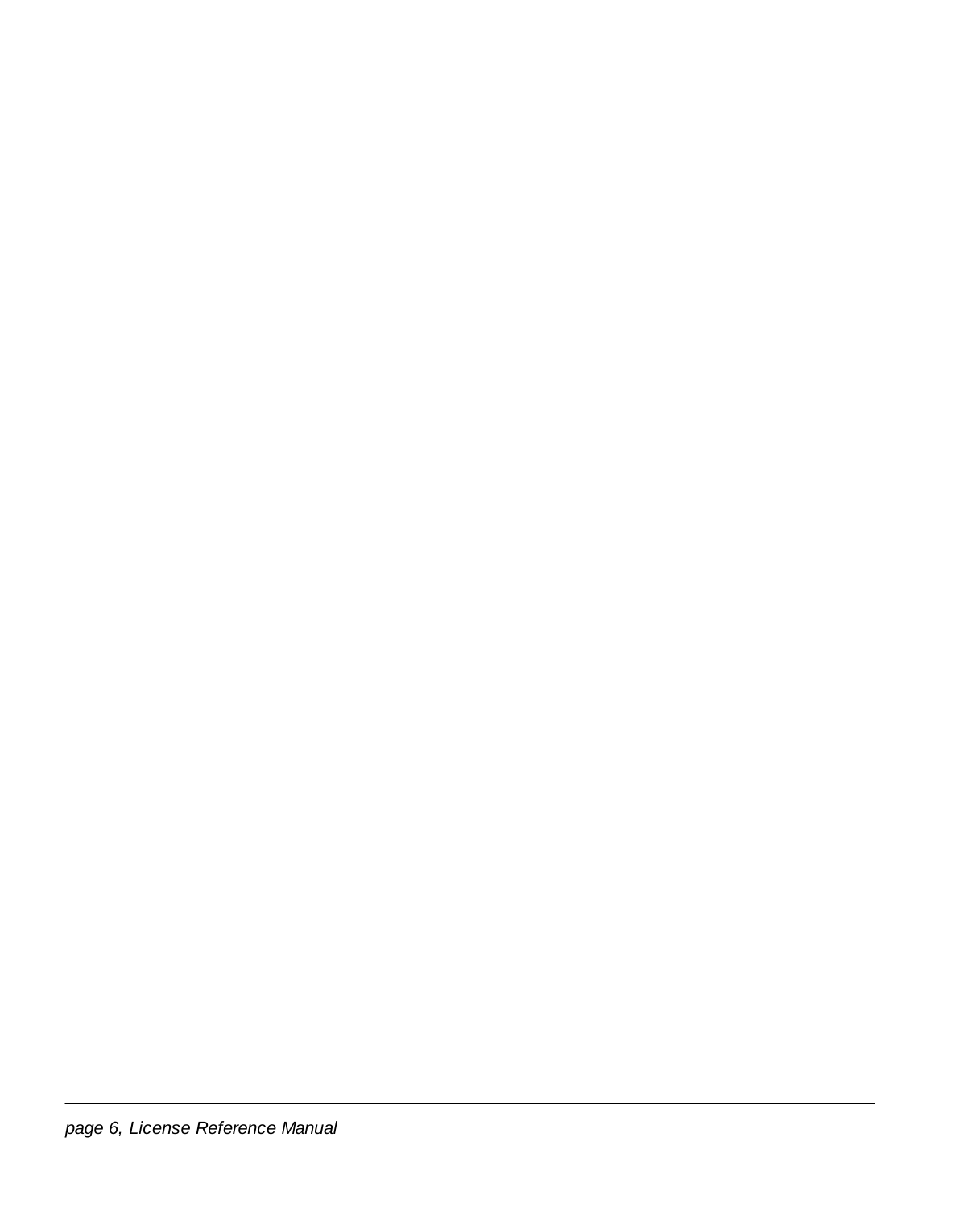# **1 Overview**

<span id="page-6-0"></span>ASH WARE software provides several different licensing mechanisms. The default license type is a node-locked license. With this type of license, the software only runs in full-featured mode on the registered and licensed PC. The software can also be associated with a USB license dongle, in which case the software only runs in full-featured mode when the dongle is plugged into the system. The third license type available is a network license. Network licenses are served out by a network license server. Any computers on the network may install the client application software, but only the licensed number of clients may run the software in full-featured mode simultaneously. The following sections of this reference manual provide further details on these license options. Note that all ASH WARE products run at a demonstration level on unlicensed computers.

All ASH WARE licenses also have an expiration date, or subscription end date, associated with them. What does this mean? Licensees have access to software releases of their licensed software product(s) that occur *prior* to this date, but not anything newer. Past this date, licenses are still valid, but only for older software that meets the date criteria. It is always recommended that users keep their software subscriptions up to date so that they have access to the latest software and its new features and bug fixes.

In the future, software lease license options may be available.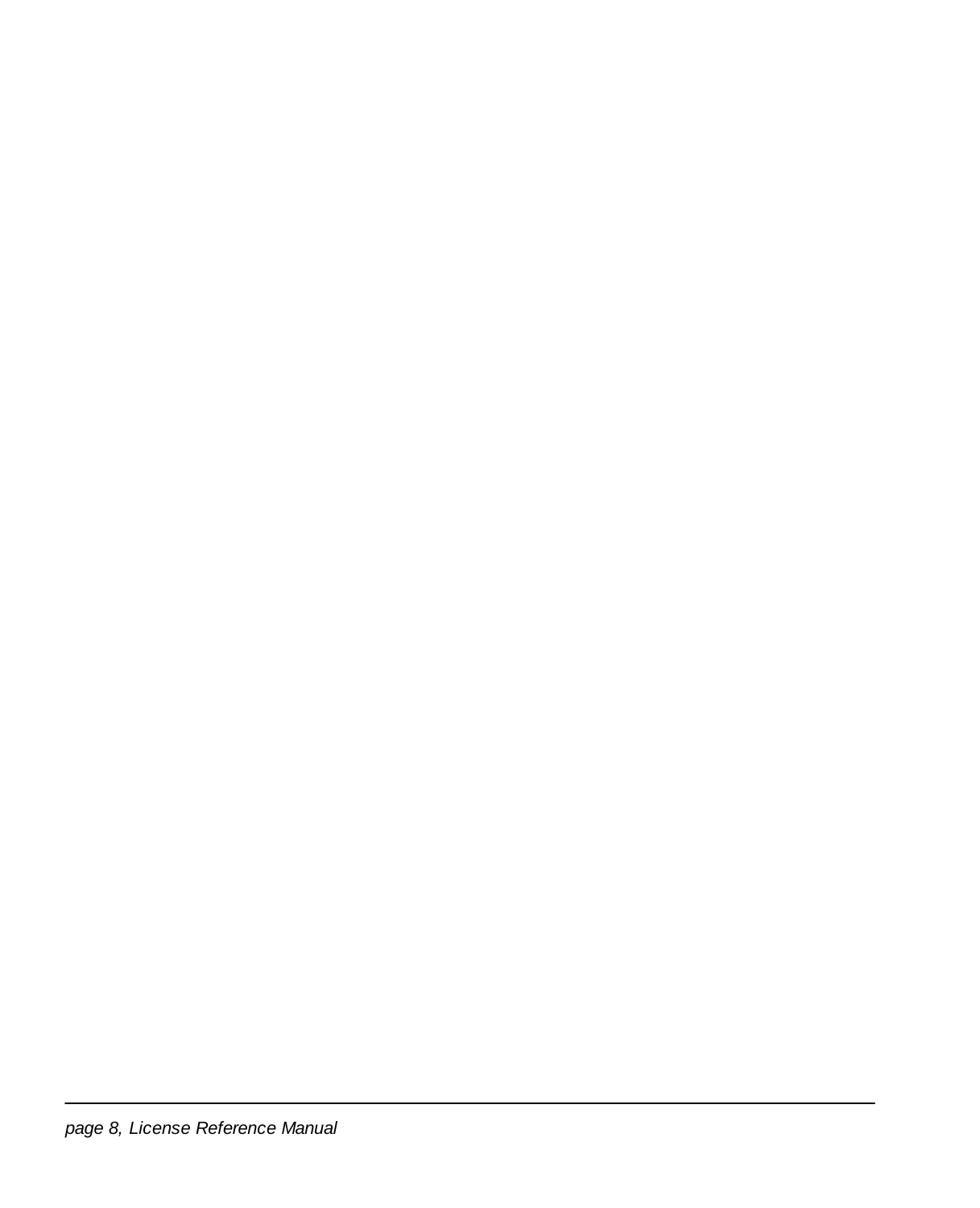# **2**

# <span id="page-8-0"></span>**Node-Locked Licensing**

The standard licensing mechanism for ASH WARE software is a node-locked license. With this license, the installed software will only run in full-featured mode on the computer which is registered for the node-locked license. The node-lock can be moved to a different computer upon request from the registered user.

In order to get the node-locked software installed and registered, a multi-step process must be followed:

1. Download and install a demo version of the desired software product, which can be found at:

http://www.ashware.com/demo.htm

2. E-mail to ASH WARE (license@ashware.com) the license file, named "AshWareComputerKey.ack", found in the installation directory.

3. Wait until you receive an e-mail notification that the information from your license file has been added to the DevTool installation utility.

4. Download and install a fully-licensed version of the desired software product, which can be found at:

http://www.ashware.com/upgrade.htm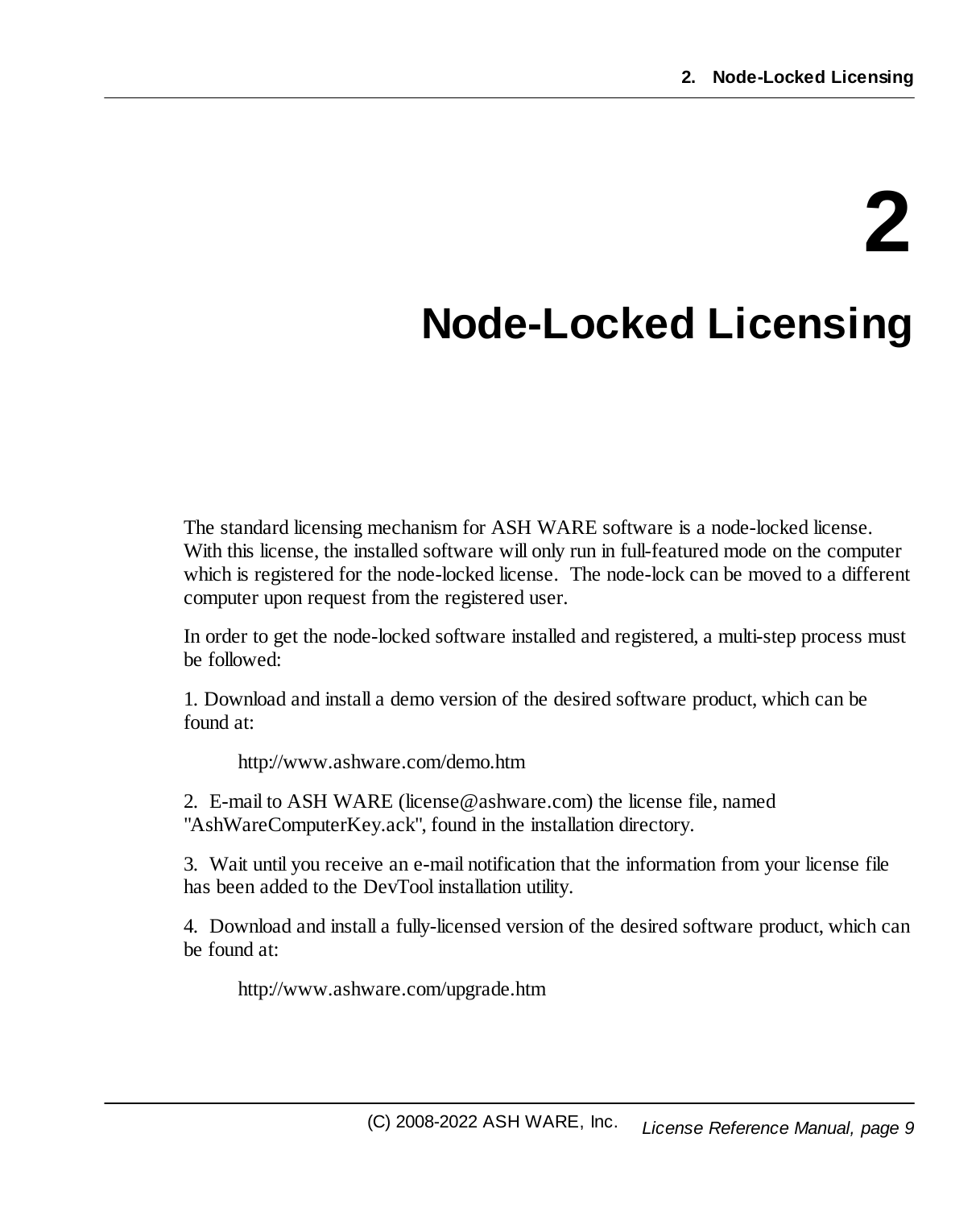Note that ASH WARE software will first check for a network license, if so configured, then check for a USB license dongle, and finally, check for a node-locked license before giving up and running in demonstration mode.

The advantage of this license type is that it allows for full electronic delivery of the product and quick turnaround from software purchase to availability of fully-licensed product.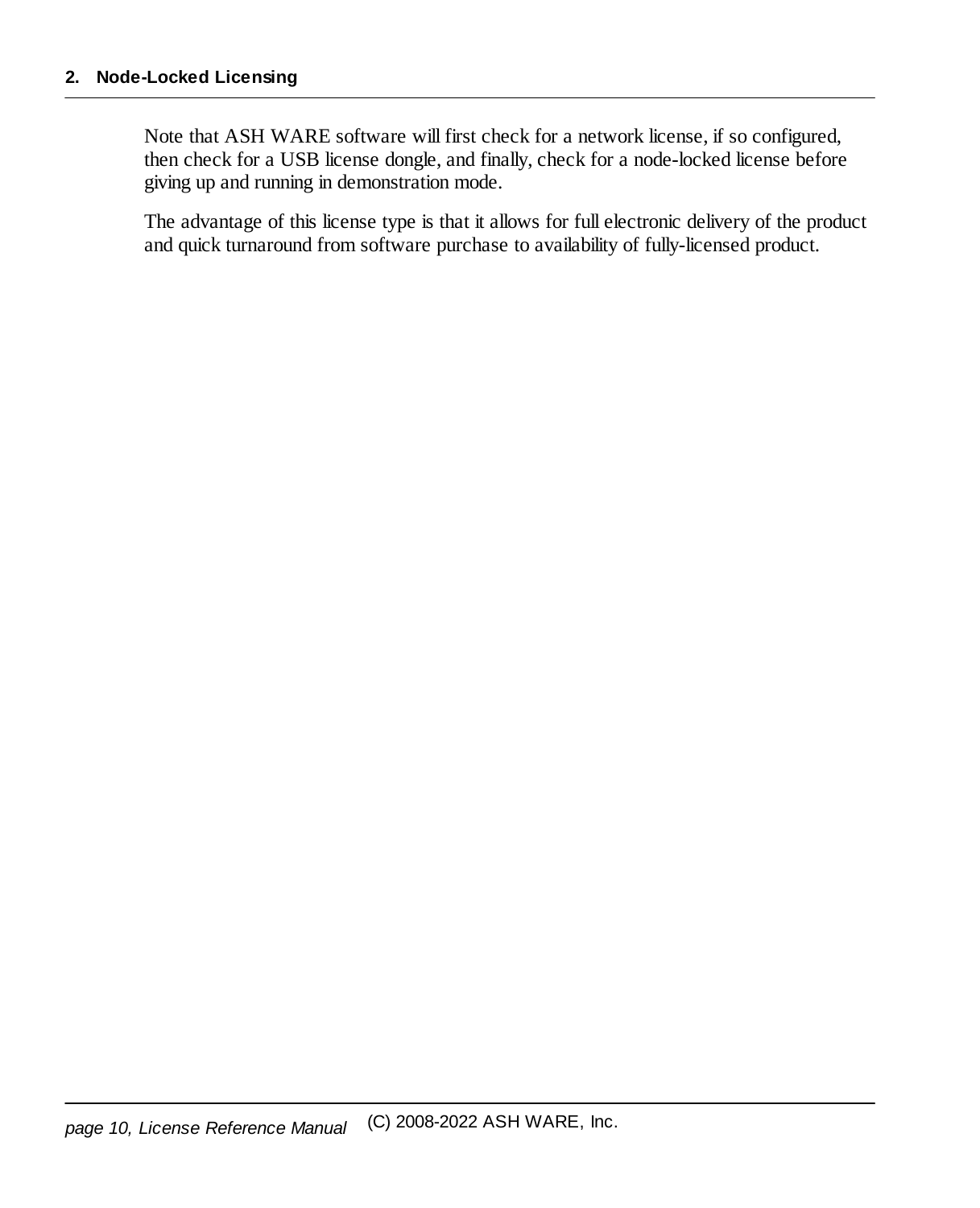# **3**

# <span id="page-10-0"></span>**Dongle-based Licensing**

ASH WARE software license(s) can be tied to a USB license dongle. When a license dongle is purchased, it comes pre-loaded with license information. In order to install fully functional software, the USB license dongle must first be plugged into the computer before starting the installation process (The USB dongle does not require that any drivers be installed). The software package and USB license dongle may or may not come with a software CD, but in any case, it is best to download and install ASH WARE software from the URL:

http://www.ashware.com/upgrade.htm

The software can be installed on as many computers as desired, but it will only run in fullyfunctional mode when the USB dongle is plugged in. If the USB dongle is removed while the software is running, the software will eventually timeout and terminate.

Note that ASH WARE software will first check for a network license, if so configured, then check for a USB license dongle, and finally, check for a node-locked license before giving up and running in demonstration mode.

Only one USB license dongle can be attached to a PC at a time. Thus if a user must run multiple ASH WARE software packages simultaneously, it is recommended that multiple licenses get associated with a single USB dongle.

The advantage of the USB license dongle is that it improves the portability of the licensed software.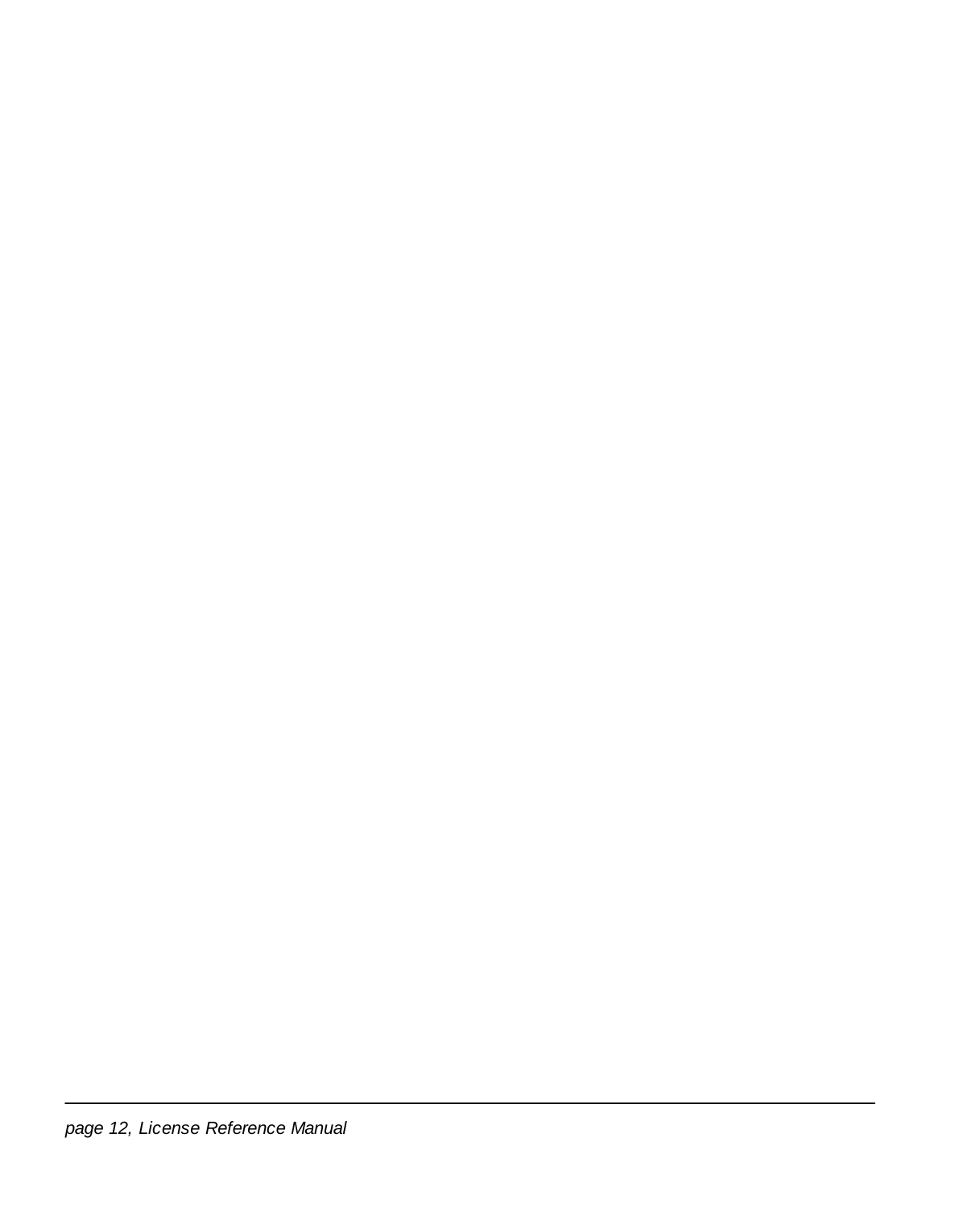# **4 Network Licensing**

<span id="page-12-0"></span>The third type of licensing available for ASH WARE products is network licensing. In this case, a network license server has a license, or set of licenses, that it doles out upon request from client computers running ASH WARE software applications. For example, there could be 10 client computers that may potentially run ASH WARE software. If the network license server has 2 licenses to give out, only 2 of those 10 can ever be running ASH WARE software simultaneously. This style of license is often referred to as "floating".

Network licenses are categorized by product type. For example, a single network license server could have 2 TPU Simulator licenses, 3 eTPU Simulator licenses and 2 ETEC C Compiler licenses available to serve out. When a client computer runs an ASH WARE application, it contacts the license server and requests a license. If one is available the client computer runs the application in full-feature mode, but if all licenses are taken, or there are no licenses for the requested product type (e.g. eTPU2 Simulator requesting a license when only eTPU Simulator licenses are available) then the application will run in demonstration mode.

When a client gets a full license, it then holds it for a minimum of what is called the "linger" time". The linger time for a product is part of the license information. If a client exits an application, and then re-runs the application while it is still holding the license due to linger time, it re-acquires the same license.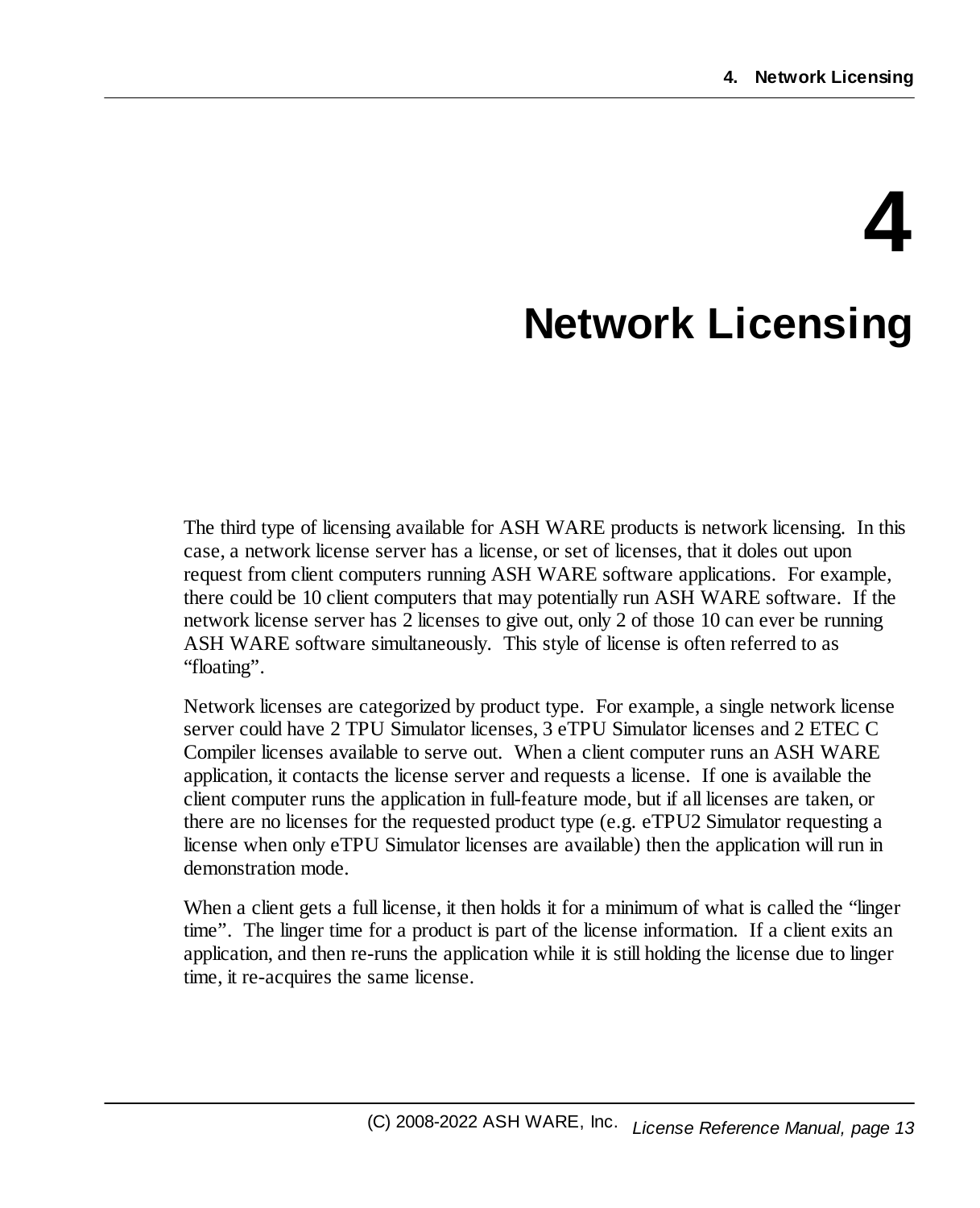While an application is running, it periodically checks in with the license server in order to keep its license held, etc. If this license heartbeat fails, e.g. due to network disconnect or license server shutdown, the application will terminate.

A software product type that is a subset of an available network license can acquire that license. For example, if a client runs the eTPU Simulator product, but the network license server only has available an eTPU2 Simulator license, the client will acquire the eTPU2 license and run in full-capability mode since the eTPU Simulator is a subset product of the eTPU2 Simulator.

For situations where the client cannot connect to the License Server for an extended period of time, such as if a user needs to travel, etc., the ASH WARE Network Licensing provides a check-out capability. A client can request to check out a license for an extended period. When successfully checked out, the licensed software can be used without a connection to the License Server, however, for the rest of the clients this license is locked and not available during the check-out time. The license becomes available (floating) again when the check-out time expires, or when the client holding the checkedout license returns and explicitly checks in the license.

The following sections provide further detail on network license server installation, client application installation, and other configuration and usage information. Also of interest to network license users is section 5, which describes the ASH WARE License Utility. This tool is useful to get current use information on network licenses.

Note that ASH WARE software will first check for a network license, if so configured, then check for a USB license dongle, and finally, check for a node-locked license before giving up and running in demonstration mode.

The advantage of network licensing is that if a number of users of ASH WARE software are just part-time users, they can more effectively share a smaller number of licenses with network licensing. Additionally, updated licensing information only has to be applied on one computer, the network license server, potentially easing maintenance issues and overhead.

# <span id="page-13-0"></span>**4.1 System Requirements**

Use of ASH WARE network licensing requires the following infrastructure:

- · Windows TCP/IP networking.
- · No firewalls between clients and license server, or at the very least, the TCP port in use (default is 6333) must be forwarded through the firewall.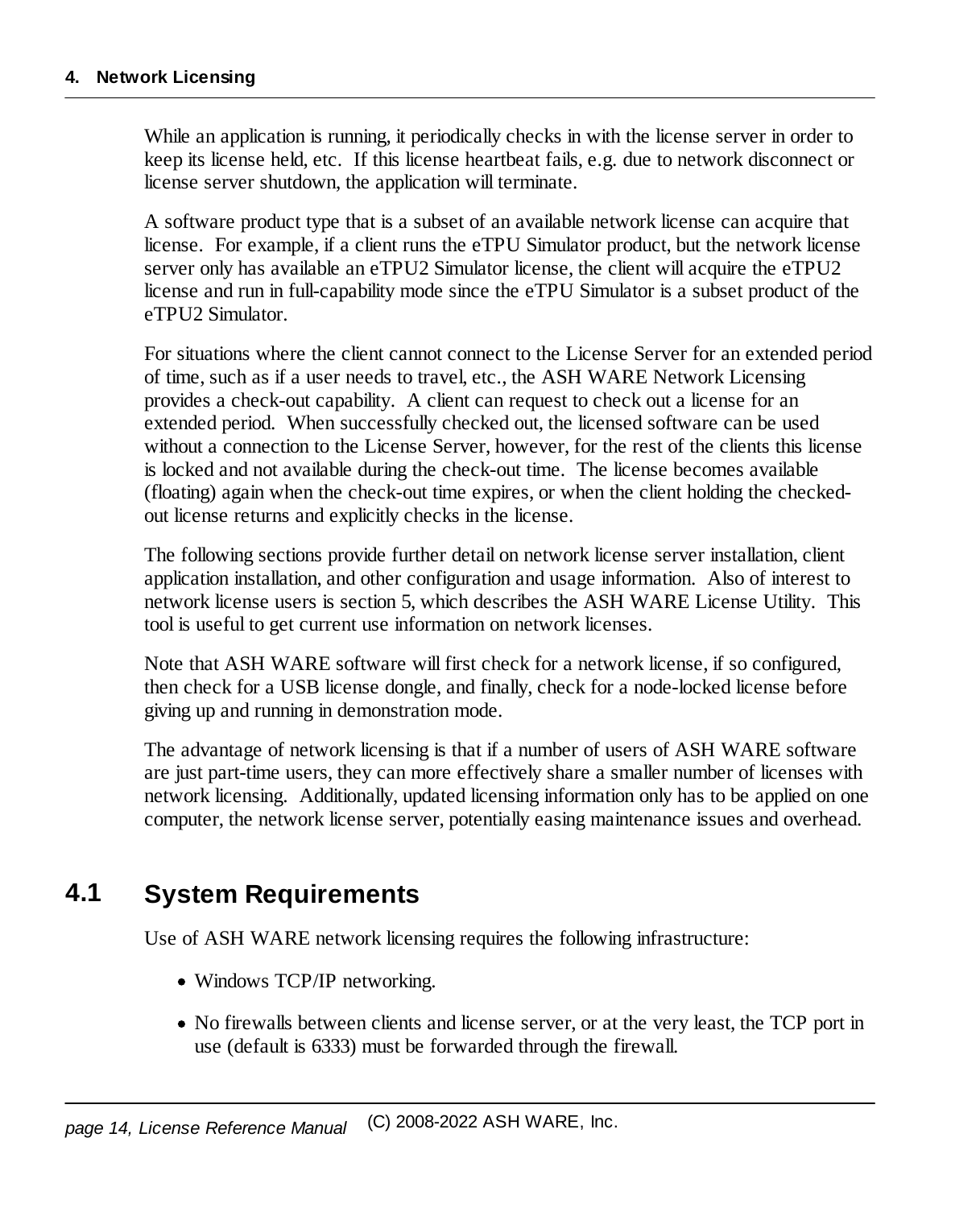The ASH WARE license server software requires the following:

- · The license server computer must be running Windows XP or newer, or preferably Windows Server (2003 or newer).
- · The license server must have .NET Framework 2.0 or newer installed.

# <span id="page-14-0"></span>**4.2 Installation Overview**

Install the License Server first. Once the License Server is installed, then install a client.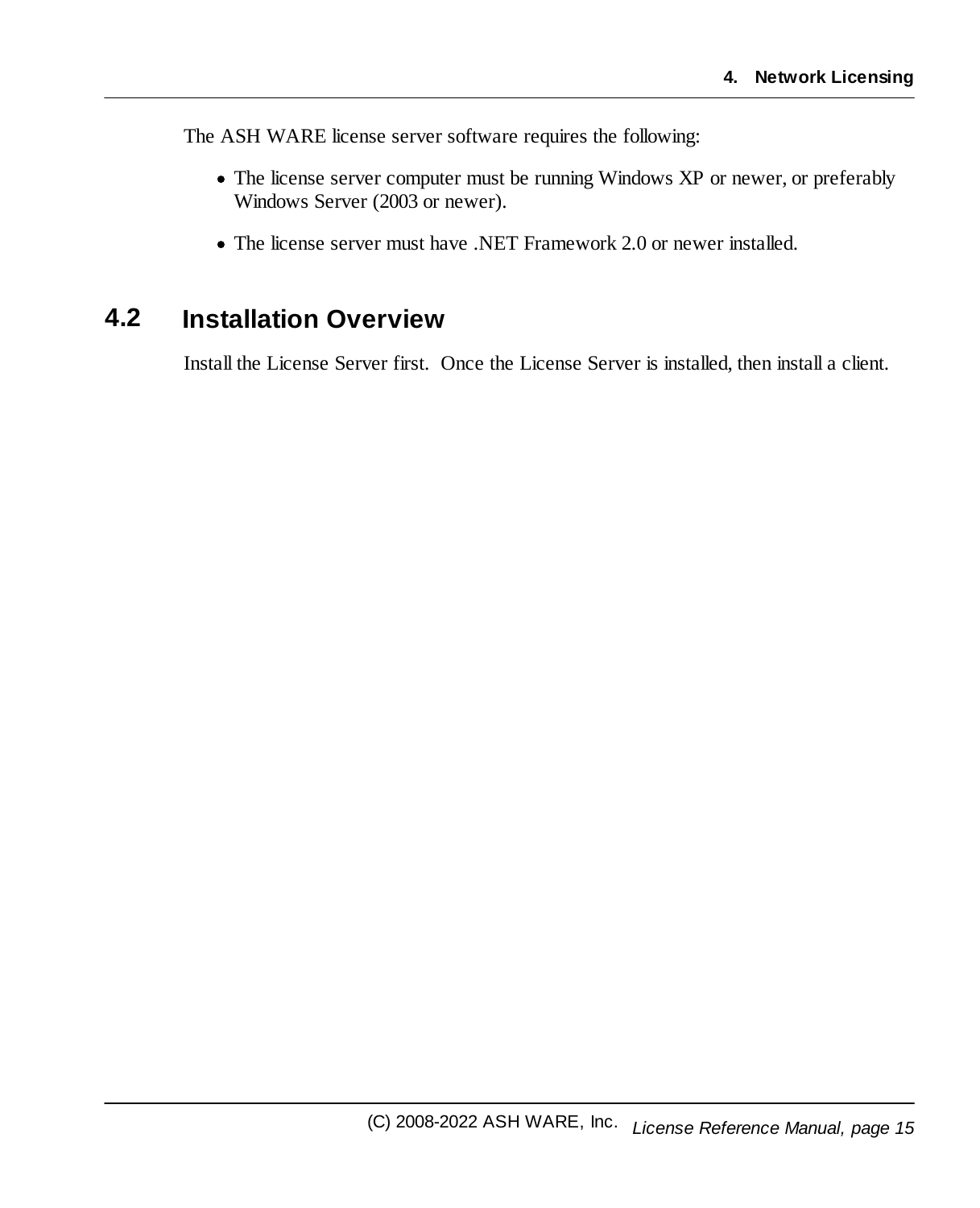# <span id="page-15-0"></span>**4.3 Server Installation**

The server installation begins by running the ASH WARE software installation software. To install the License Server, select the "Network License Server" as shown below..

| ASH WARE Inc Software Installation and Upgrade Version 4.00 Build D |                                                               |                                                                                                       |  |  |
|---------------------------------------------------------------------|---------------------------------------------------------------|-------------------------------------------------------------------------------------------------------|--|--|
|                                                                     |                                                               | A demonstration version of this product can be installed at this time                                 |  |  |
|                                                                     | Our records indicate that you have not purchased this product |                                                                                                       |  |  |
| WWW.ASHWARE.COM                                                     |                                                               | This installs a license server product<br>that allows floating licenses to be distributed to clients. |  |  |
|                                                                     |                                                               |                                                                                                       |  |  |
|                                                                     |                                                               |                                                                                                       |  |  |
|                                                                     |                                                               |                                                                                                       |  |  |
|                                                                     |                                                               |                                                                                                       |  |  |
|                                                                     |                                                               |                                                                                                       |  |  |
|                                                                     |                                                               |                                                                                                       |  |  |
| <b>Single Target Simulators</b>                                     |                                                               | Compilers                                                                                             |  |  |
| C eTPU2 Stand-Alone Simulator                                       |                                                               | C eTPU/eTPU2 Compiler (ETEC)                                                                          |  |  |
| C eTPU Stand-Alone Simulator                                        |                                                               | C GNU 68K/Coldfire C/C++ Compiler Toolkit                                                             |  |  |
| <b>C</b> TPU Stand-Alone Simulator                                  |                                                               | C GNU Power PC C/C++ Compiler Toolkit                                                                 |  |  |
| C CPU32 Stand-Alone Simulator                                       |                                                               |                                                                                                       |  |  |
| C CPU16 Stand-Alone Simulator                                       |                                                               | Multiple Target Simulators<br>C eTPU2 System Simulator (CPU32)                                        |  |  |
|                                                                     |                                                               |                                                                                                       |  |  |
|                                                                     |                                                               | C eTPU1 System Simulator (CPU32)                                                                      |  |  |
| Hardware Debuggers                                                  |                                                               | C TPU System Simulator (CPU32)                                                                        |  |  |
| 683x Hardware Debugger                                              |                                                               | C TPU System Simulator (CPU16)                                                                        |  |  |
| Network Server                                                      |                                                               | C Standard TPU Mask System Simulator                                                                  |  |  |
| <b>6</b> Network Server                                             |                                                               |                                                                                                       |  |  |
|                                                                     |                                                               |                                                                                                       |  |  |
|                                                                     |                                                               | Status: Beta                                                                                          |  |  |
| Install                                                             |                                                               | Configure as Network Client<br>Cancel<br>Help                                                         |  |  |
|                                                                     |                                                               |                                                                                                       |  |  |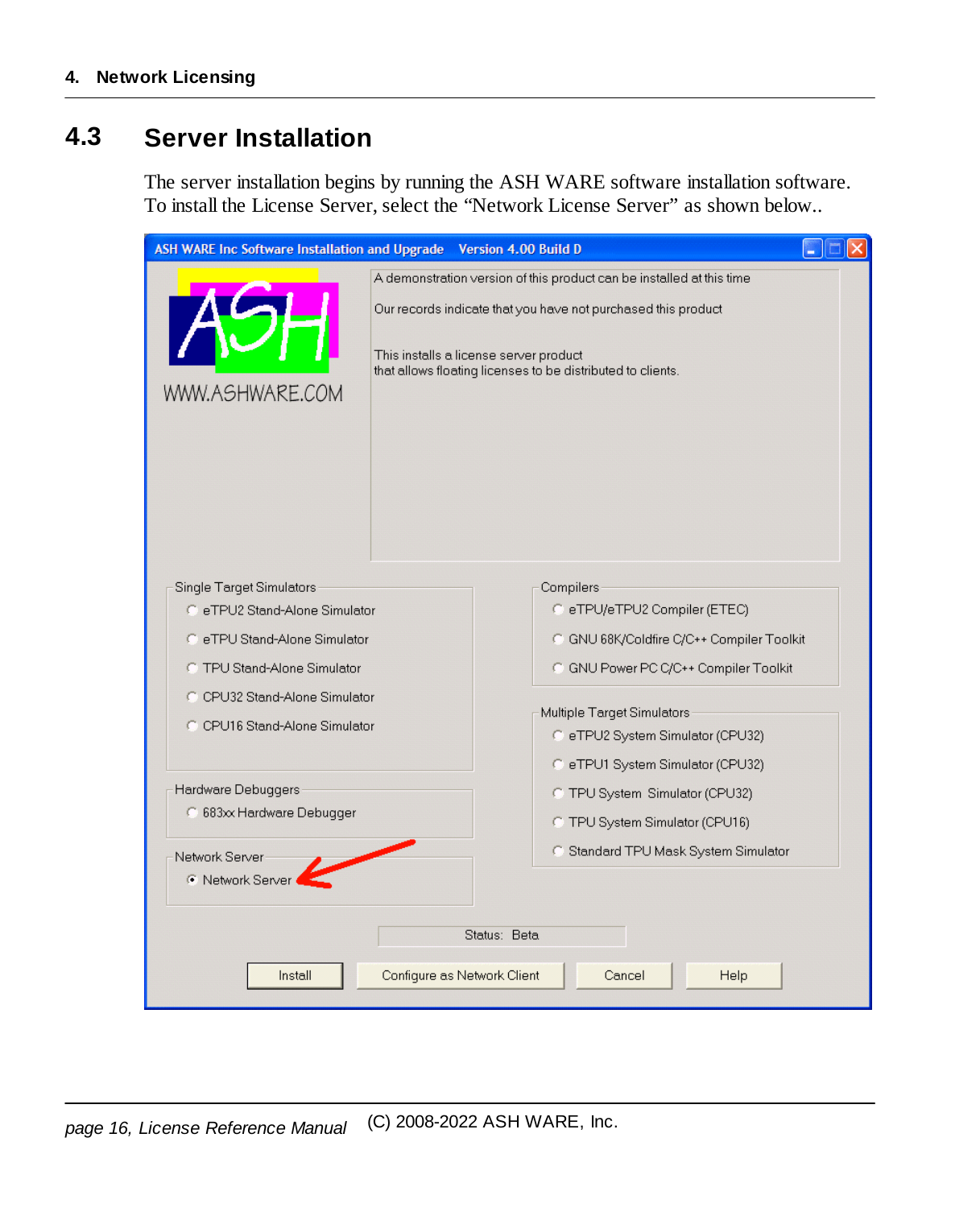The network license server runs as a Windows Service and itself uses either node-locked licensing or USB dongle licensing. If using node-locked, the installation must be done as step one and the generated license file "AshWareComputerKey.ack" must be sent to license@ashware.com. The license file can be found in the installation directory.

Once the above step has been done (if a USB dongle has been ordered there is no need to send a license file), ASH WARE will generate a network license data file that is to be installed in the license server installation directory (default is "C:\Program Files\ASH WARE\License Server"). The file will have the name Invoice<num>.NetworkLicenseBall, where <num> is replaced by an ASH WARE invoice

number associated with the network license order. This is a binary file that cannot be edited and must not be re-named. Once installed, the license server service must be restarted (it is named AshLicenseServerWinService). The process is documented in detail below.

Open a console window and navigate to directory "C:\Program Files\ASH WARE\License Server". IMPORTANT NOTE: On platforms such as Windows 7, and perhaps others, it it critical that the console window be opened in administrator mode ("Run as administrator").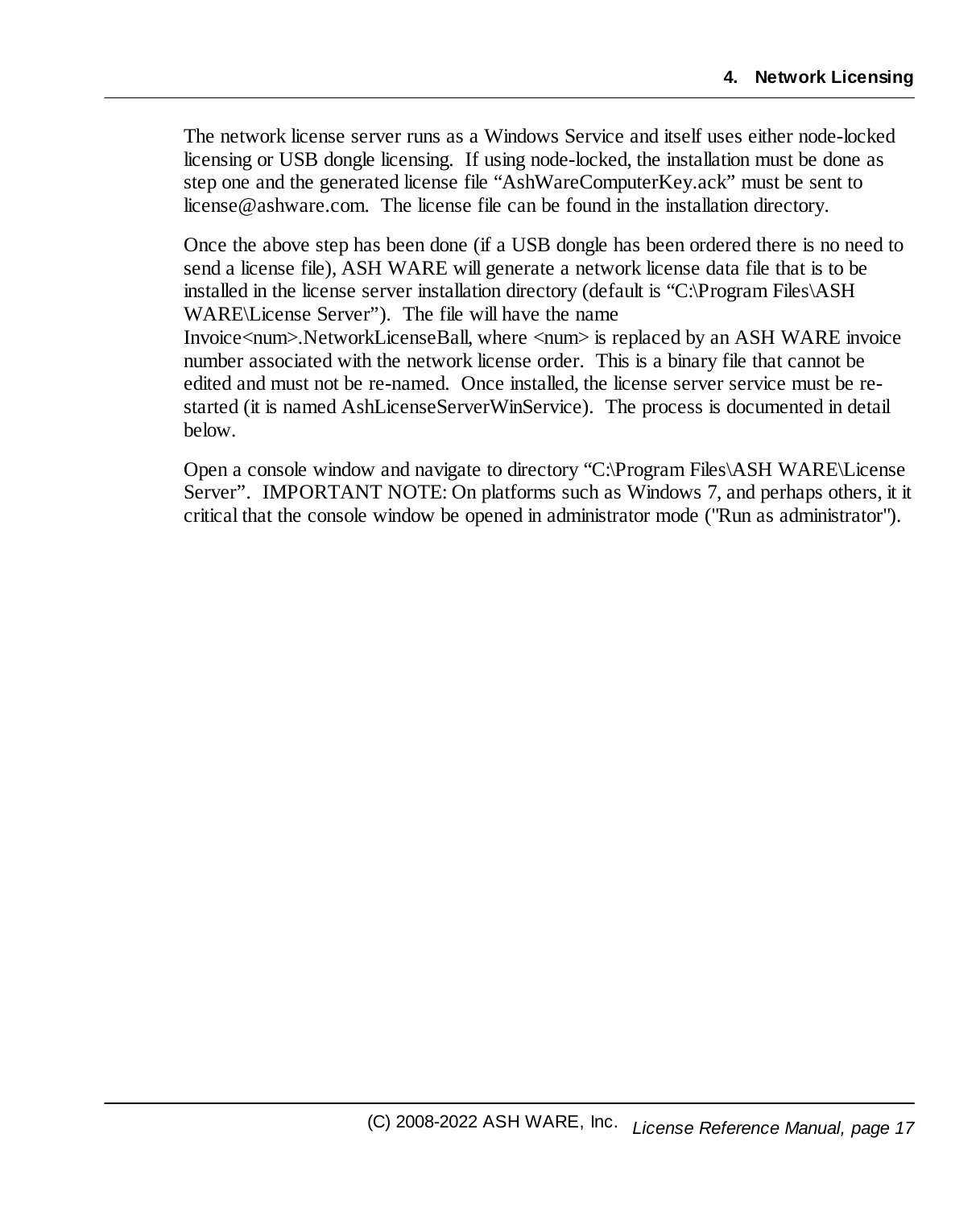

IMPORTANT: do not copy and paste these commands from this manual, as they contain non-ASCII characters and will not work properly - the text must be typed in manually!

Stop any previously running installation of the License Server using the following command.

**net stop AshLicenseServerWinService**

Install the Network License Service as a Windows service using the following command.

**AshLicenseServer.exe –install**

Open the Windows "Control Panel".

From the Windows "Control Panel", open "Administrative Tools"

From "Administrative Tools", open "Services". Verify that the License Server is installed, but stopped, as shown below.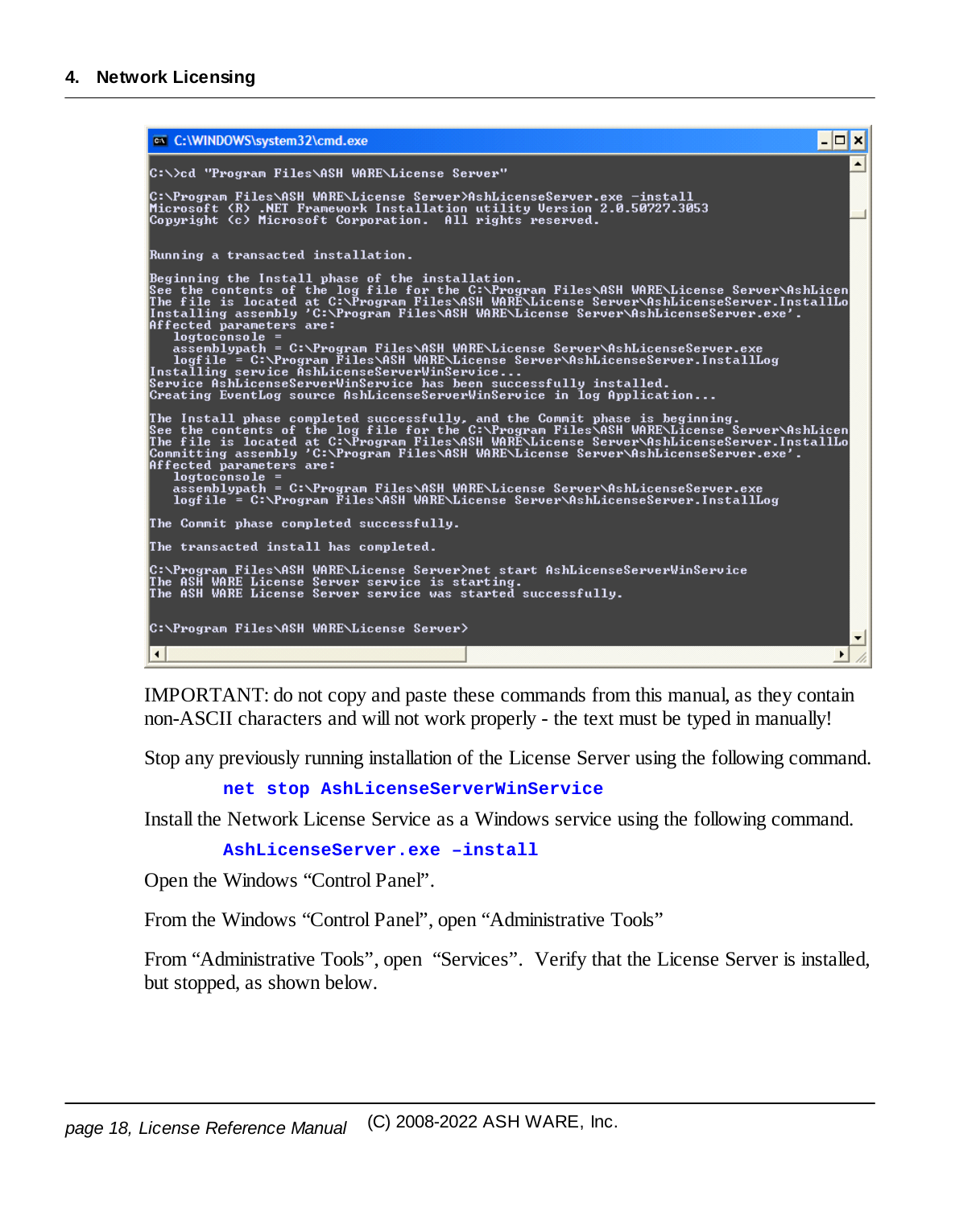| Services               |                              |                                                                          |      |           |                |
|------------------------|------------------------------|--------------------------------------------------------------------------|------|-----------|----------------|
| File<br>Action<br>View | Help                         |                                                                          |      |           |                |
| 图<br>晒<br>دە           | Р₹<br><b>DB</b><br>追<br>I۱   | <b>HI</b>                                                                |      |           |                |
| Services (Local)       | Name                         | Description                                                              | Stat | Startu    | Log Or ^       |
|                        | % .NET Runtime Optimizati    | Microsoft .NET Framework NGEN                                            |      | Manual    | Local S        |
|                        | %Ba Alerter                  | Notifies selected users and computers of administrative                  |      | Disabled  | Local S        |
|                        | Application Layer Gatew      | Provides support for 3rd party protocol plug-ins for Inter Started       |      | Manual    | Local S        |
|                        | %Application Management      | Provides software installation services such as Assign, P                |      | Manual    | Local S        |
|                        | ASH WARE License Server      | Provides Network License support for ASH WARE products                   |      | Automatic | Local S        |
|                        | %ASP.NET State Service       | Provides support for out-of-process session states for A                 |      | Manual    | Networ         |
|                        | <b>Ska</b> Automatic Updates | Enables the download and installation of Windows updat Started Automatic |      |           | Local S        |
|                        | %Background Intelligent T    | Transfers data between clients and servers in the backg                  |      | Manual    | Local S        |
|                        | %ABroadcom ASF IP and S      | Monitors and propagates changes in the IP settings of A Started          |      | Automatic | Local S $\vee$ |
|                        |                              | Ш                                                                        |      |           |                |
| HH                     | Extended \ Standard /        |                                                                          |      |           |                |
|                        |                              |                                                                          |      |           |                |

In the console window start the license server using the following command and verify that the service has started using the following command.

```
net start AshLicenseServerWinService
```
Verify that the service is now started, as shown below in the services windows. Note that in the "Services" window you will need to go into the 'Action' menu and select the 'Refresh' sub-menu. Verify that the Status indicates "Started". If the service has not started, take a look at the section on debugging a failing License Server service, 4.3.2.

| Services               |                                        |                                                                     |               |           |               |
|------------------------|----------------------------------------|---------------------------------------------------------------------|---------------|-----------|---------------|
| File<br>Action<br>View | Help                                   |                                                                     |               |           |               |
| 图<br>⇚<br>盯            | €<br>B<br>圃<br>$\vert \phi \vert$      | $\mathbf{u}$<br>$\blacksquare$                                      |               |           |               |
| Services (Local)       | Name                                   | Description                                                         | <b>Status</b> | Startu    | $Log C^*$     |
|                        | Sta .NET Runtime Optimizati            | Microsoft .NET Framework NGEN                                       |               | Manual    | Local!"       |
|                        | <b>Rea Alerter</b>                     | Notifies selected users and computers of administrative             |               | Disabled  | Local!        |
|                        | Sta Application Layer Gatew            | Provides support for 3rd party protocol plug-ins for Inter. Started |               | Manual    | Local!        |
|                        | <b>SEA</b> Application Management      | Provides software installation services such as Assign, P           |               | Manual    | Local!        |
|                        | <b>Sta ASH WARE License Server</b>     | Provides Network License support for ASH WARE products              | Started       | Automatic | Local:        |
|                        | <b>Rea ASP .NET State Service</b>      | Provides support for out-of-process session states for A            |               | Manual    | Netwo         |
|                        | <sup>6</sup> Automatic Updates         | Enables the download and installation of Windows updat              | Started       | Automatic | Local!        |
|                        | <sup>68</sup> Background Intelligent T | Transfers data between clients and servers in the backg             |               | Manual    | Local!        |
|                        | <sup>6</sup> Broadcom ASF IP and S     | Monitors and propagates changes in the IP settings of A             | Started       | Automatic | $Local! \vee$ |
|                        |                                        | $\sim 100$                                                          |               |           |               |
| <b>THE</b>             | Extended A Standard                    |                                                                     |               |           |               |
|                        |                                        |                                                                     |               |           |               |

Check the availability of network licenses using the following command

**AshLicenseUtil.exe -server=<ServerName>**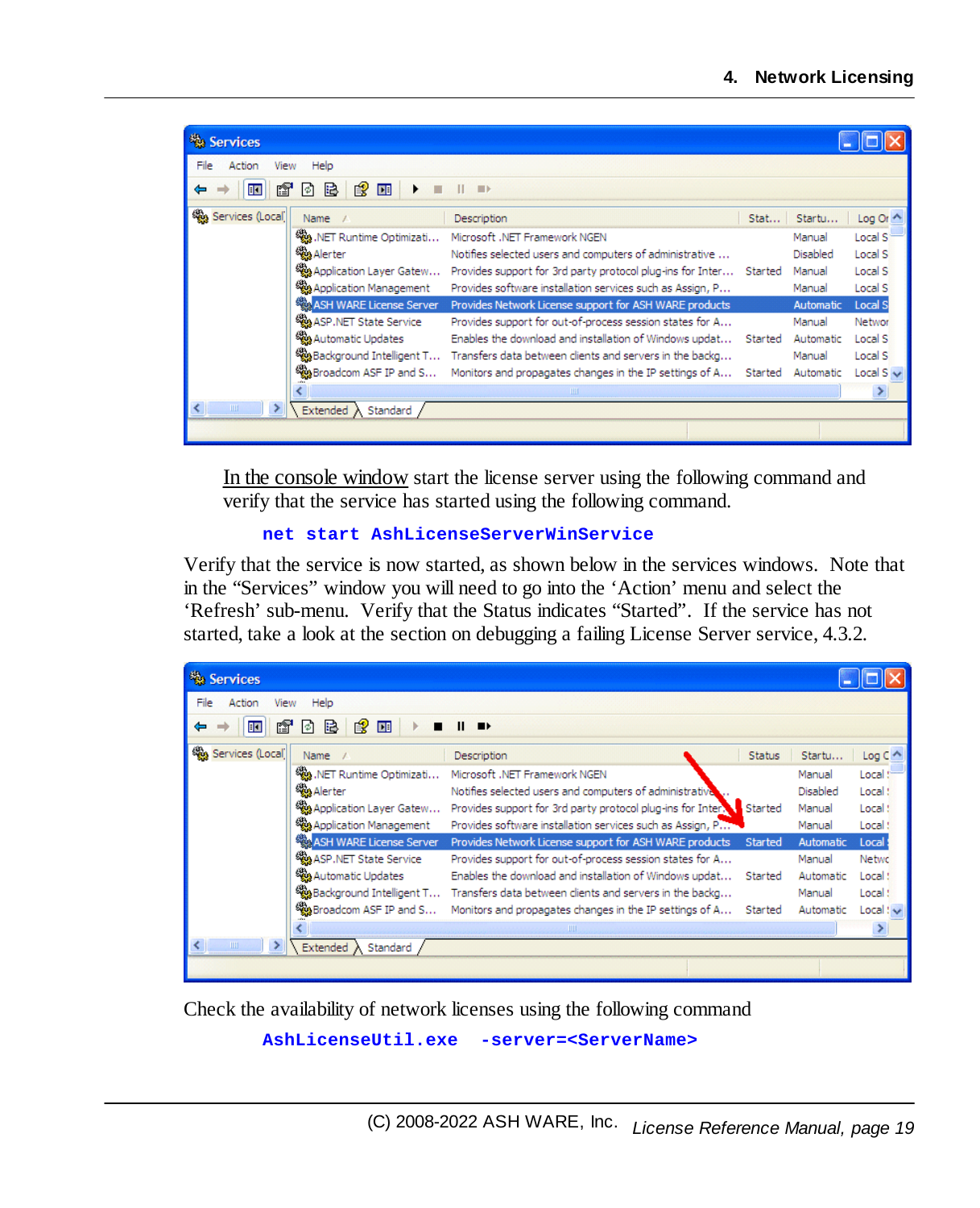Since no network license file has yet been placed in the installation directory, no licenses should be available and a screen such as the following should appear. Note that this is being installed on a server named "Ulma" and you need to use your own server's name or IP address (which is likely NOT "Ulma")

| <b>ex</b> C:\WINDOWS\system32\cmd.exe                                                                                                                                                                |  |
|------------------------------------------------------------------------------------------------------------------------------------------------------------------------------------------------------|--|
| C:\Program Files\ASH WARE\License Server>net start AshLicenseServerWinService<br>The ASH WARE License Server service is starting.<br>The ASH WARE License Server service was started successfully.   |  |
| C:\Program Files\ASH WARE\License Server>AshLicenseUtil.exe  —server=ulma<br>License Utility V1.00A<br>Accessing license server at "ulma".<br>Using TCP port 6333 for license server communications. |  |
| License Server version is V1.00A                                                                                                                                                                     |  |
| <b>PRODUCT</b><br><b>EXP DATE WER IP A LOCK UNTIL</b><br>l#                                                                                                                                          |  |
| C:\Program Files\ASH WARE\License Server>                                                                                                                                                            |  |

Copy the ASH WARE provided network license file into the directory. If you don't have a network license file you will need to contact ASH WARE Inc. to obtain one. See a previous section for information of obtaining a network license file from ASH WARE.

In order to get the License Server to read the network license file the service must be restarted using the following two commands

> **net stop AshLicenseServerWinService net start AshLicenseServerWinService**

Now check that the License Server can hand out the expected licenses using the following command

#### **AshLicenseUtil.exe -server=<ServerName>**

The purchased floating licenses should now be listed, similar to the following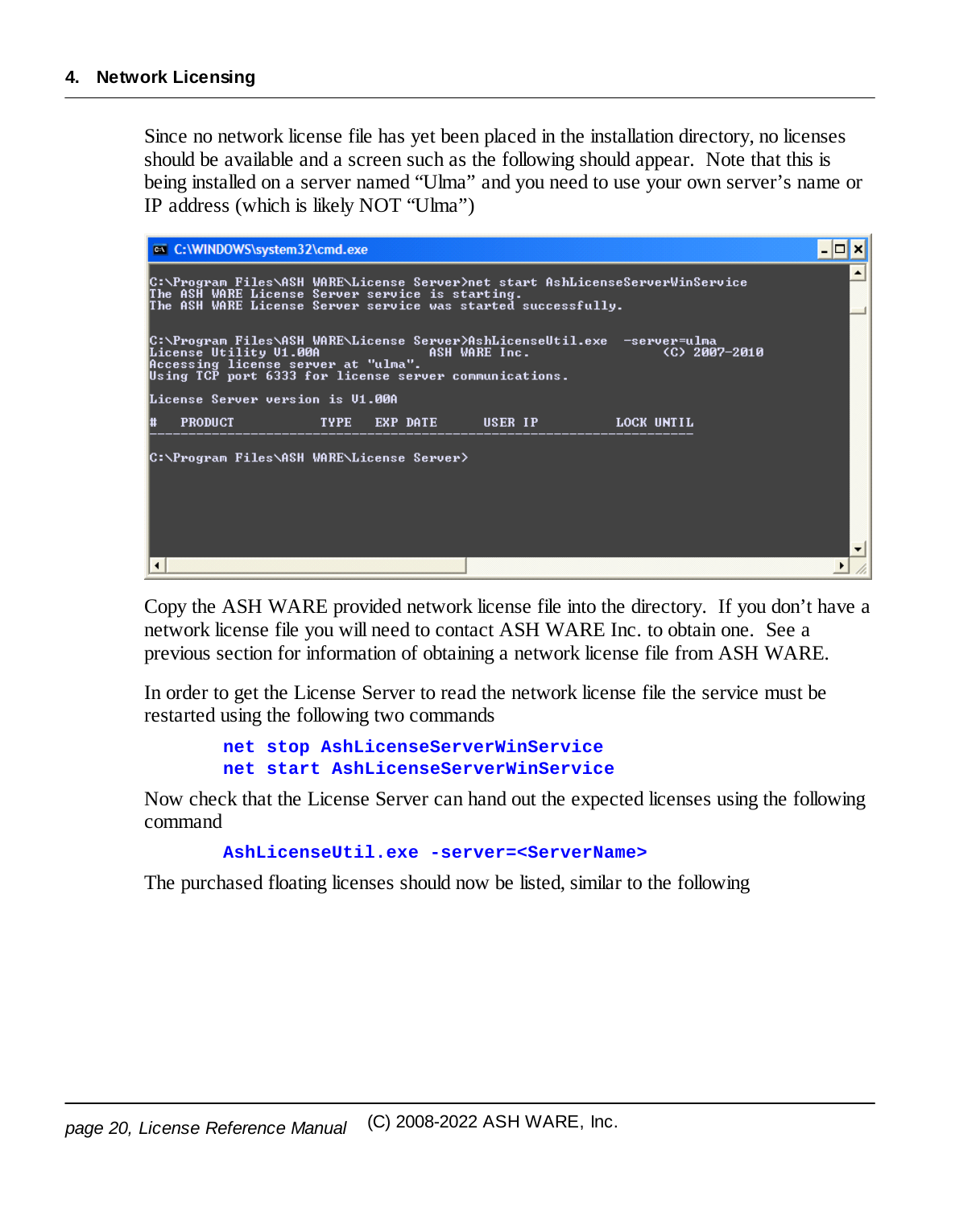|                                                                                                                                                                                                   | <b>ex</b> C:\WINDOWS\system32\cmd.exe                                                                                                                                                                                                         |              |                                                                |                                          |                      |                                                                                          |  |  |  |
|---------------------------------------------------------------------------------------------------------------------------------------------------------------------------------------------------|-----------------------------------------------------------------------------------------------------------------------------------------------------------------------------------------------------------------------------------------------|--------------|----------------------------------------------------------------|------------------------------------------|----------------------|------------------------------------------------------------------------------------------|--|--|--|
| C:\Program Files\ASH WARE\License Server>net stop AshLicenseServerWinService<br>The ASH WARE License Server service is stopping.<br>The ASH WARE License Server service was stopped successfully. |                                                                                                                                                                                                                                               |              |                                                                |                                          |                      |                                                                                          |  |  |  |
|                                                                                                                                                                                                   | C:\Program Files\ASH WARE\License Server>net start AshLicenseServerWinService<br>The ASH WARE License Server service is starting.<br>The ASH WARE License Server service was started successfully.                                            |              |                                                                |                                          |                      |                                                                                          |  |  |  |
|                                                                                                                                                                                                   | C:\Program Files\ASH WARE\License Server>AshLicenseUtil.exe  —server=ulma<br>License Utility U1.00A<br>Accessing license server at "ulma".<br><b>ASH WARE Inc.</b><br>(C) 2007-2010<br>Using TCP port 6333 for license server communications. |              |                                                                |                                          |                      |                                                                                          |  |  |  |
|                                                                                                                                                                                                   | License Server version is U1.00A                                                                                                                                                                                                              |              |                                                                |                                          |                      |                                                                                          |  |  |  |
|                                                                                                                                                                                                   | <b>PRODUCT</b>                                                                                                                                                                                                                                | <b>TYPE</b>  | EXP DATE                                                       | USER IP                                  | LOCK UNTIL           |                                                                                          |  |  |  |
| ø<br>$\mathbf{z}$<br>$\mathbf{a}$                                                                                                                                                                 | ETpu2SysSim<br>eTpuEtec<br>ETwo2S <sub>vs</sub> Sim<br>ETpu2SysSim                                                                                                                                                                            | ful1<br>ful1 | 2011-11-11<br>full 2011-11-11<br>full 2011-11-11<br>2011-11-11 | 0.0.0.0<br>0.0.0.0<br>0.0.0.0<br>0.0.0.0 | 10:31:48<br>10:31:48 | $2010 - 03 - 24$<br>$10:16:48$ 2010-03-24<br>$10:31:48$ $2010-03-24$<br>$2010 - 03 - 24$ |  |  |  |
|                                                                                                                                                                                                   | C:\Program Files\ASH WARE\License Server>_                                                                                                                                                                                                    |              |                                                                |                                          |                      |                                                                                          |  |  |  |

For more information on the ASH WARE License Utility; see section 5.

The network license server installs in automatic mode, thus it will be started automatically whenever the license server PC re-boots.

IMPORTANT: do not copy and paste the commands below from this manual, as they contain non-ASCII characters and will not work properly - the text must be typed in manually!

Note that the network license server can be installed and uninstalled manually with the following command line entries (current directory must be the installation directory):

> **AshLicenseServer.exe –install AshLicenseServer.exe –install /u**

One last important note. When the license server first starts, all network licenses begin in a locked state for their linger time, after which time they all become available for use. This situation should only occur on the initial license server installation; future re-boots or stops and re-starts should come up in a normal state.

## <span id="page-20-0"></span>**4.3.1 Server Port Configuration**

By default the License Server uses listens on port 6333 for license requests. To use a different port, a text file named "AshNetLicenseServerPort.txt" should be added to the License Server installation directory. It must contain a single text line with just the port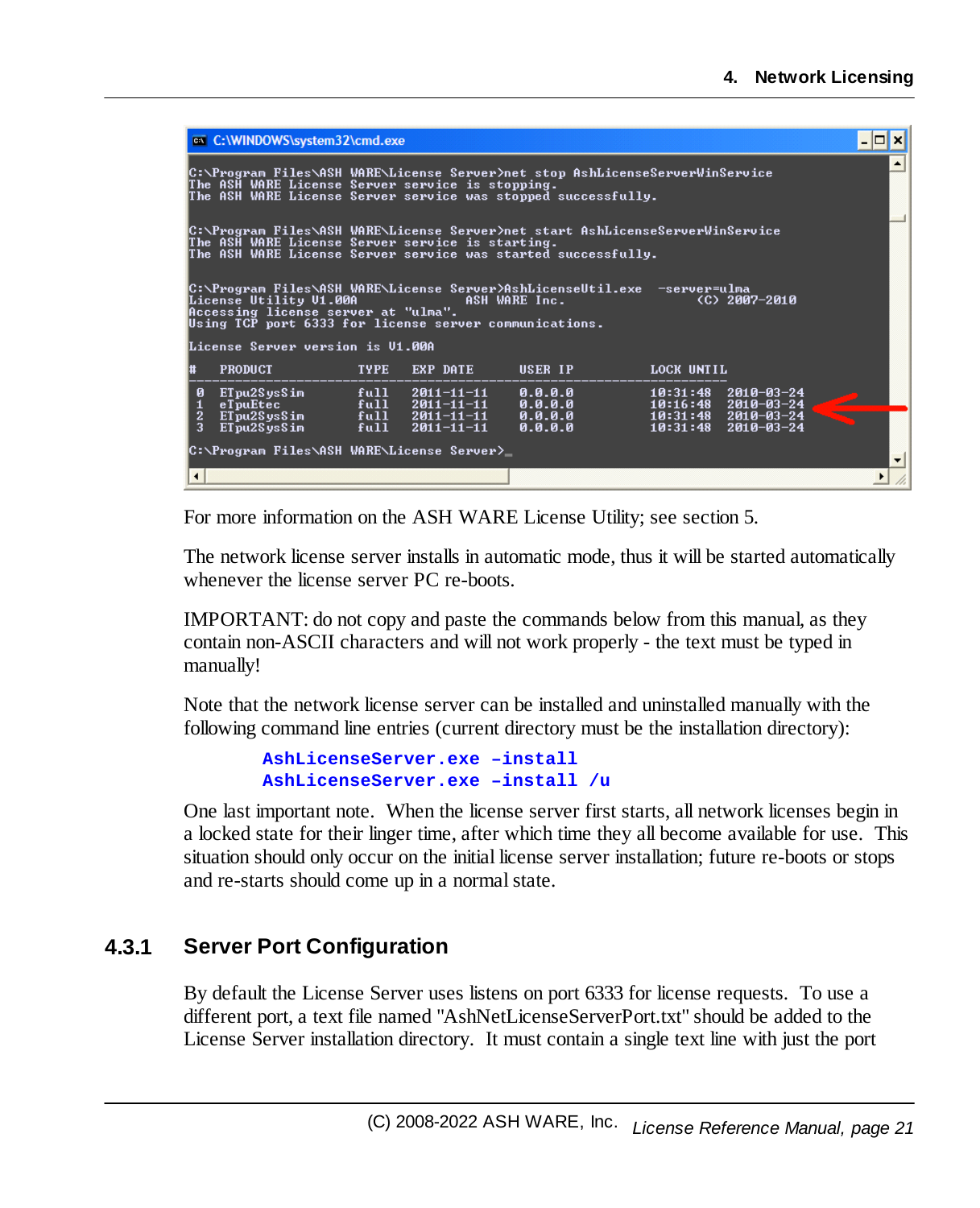number to use (e.g. 6789). In order for the setting to take effect, the service must be stopped and then re-started:

```
net stop AshLicenseServerWinService
net start AshLicenseServerWinService
```
### <span id="page-21-0"></span>**4.3.2 Unblocking the Port**

The License Server communicates with clients across a TCP port. Under most configurations the port is blocked such that it must be unblocked before the server can communicate with clients. This section describes how to unblock a port under the Windows XP operating system. The procedure is similar for other operating systems and other firewallsoftware.

On the server, from the Windows 'Control Panel' open 'Network Connections.' Right click on the applicable network connection and select 'Properties' as follows.



In the 'Local Area Connection Properties' click on the 'Advanced' tab, then click on the 'Settings button as shown below.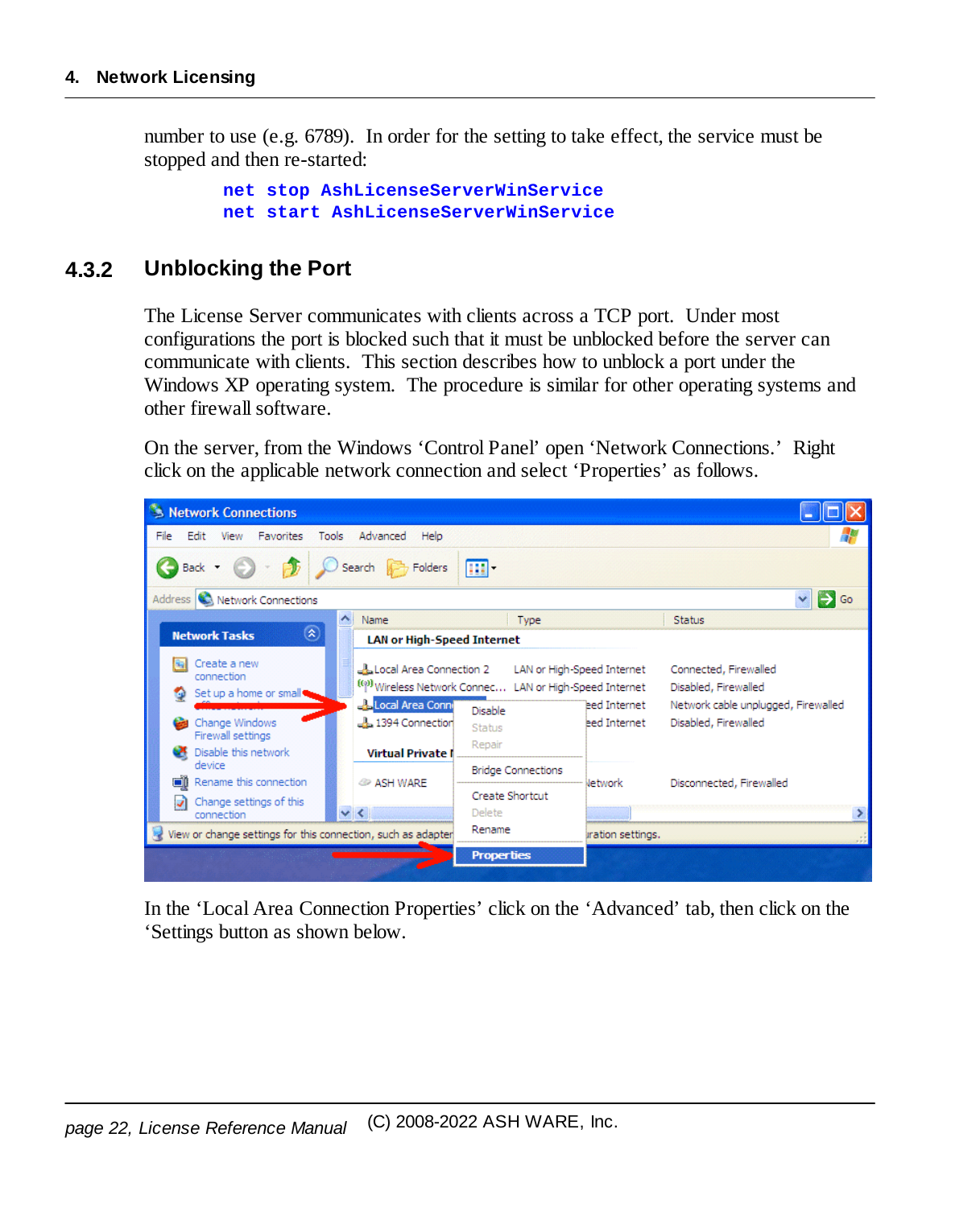| Windows Firewall<br>Protect my computer and network by limiting<br>Settings<br>or preventing access to this computer from<br>the Internet |
|-------------------------------------------------------------------------------------------------------------------------------------------|
| Internet Connection Sharing                                                                                                               |
| Allow other network users to connect through this<br>computer's Internet connection                                                       |
| $\vee$ Allow other network users to control or disable the<br>shared Internet connection                                                  |
| Leam more about Internet Connection<br>Settings<br>Sharing.                                                                               |
| If you're not sure how to set these properties, use<br>the Network Setup Wizard instead.                                                  |

The "Windows Firewall" dialog shown below should open. Click on the 'Exceptions' tab and then the 'Add Port …" button as shown below.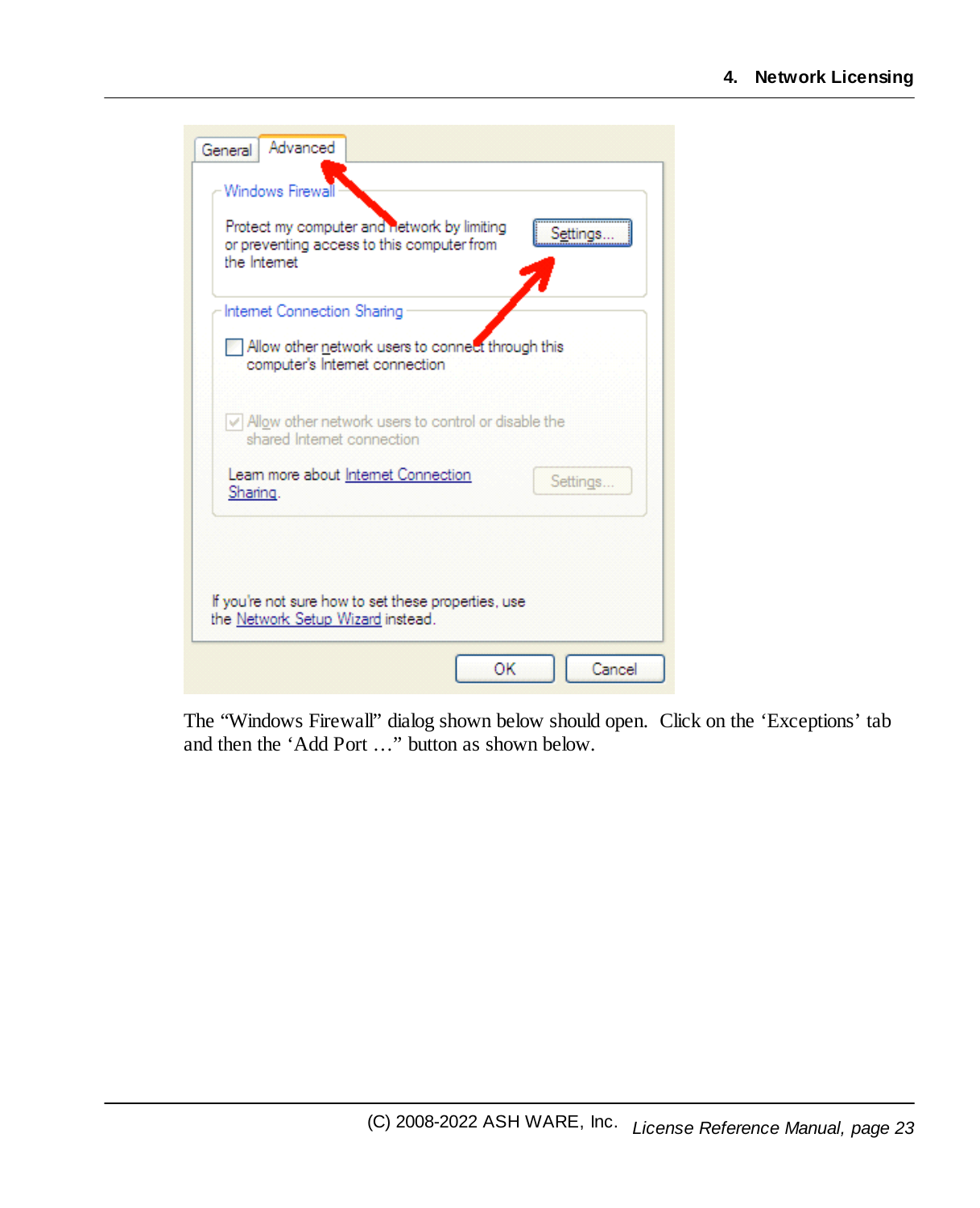#### **4. Network Licensing**

| <b>Windows Firewall</b>                                                                                                                                                                                           |
|-------------------------------------------------------------------------------------------------------------------------------------------------------------------------------------------------------------------|
| Exceptions<br>Advanced<br>General                                                                                                                                                                                 |
| Windows Firewall is wiking incoming network connections, except for the<br>programs and services a lected below. Adding exceptions allows some programs<br>to work better but might in trease your security risk. |
| Programs and Services:                                                                                                                                                                                            |
| <b>Name</b>                                                                                                                                                                                                       |
| AshLicenseServerTest                                                                                                                                                                                              |
| O CmdLineUpload                                                                                                                                                                                                   |
| □ CmdLineUpload.exe                                                                                                                                                                                               |
| □ File and Printer Sharing<br>≣                                                                                                                                                                                   |
| □ File Transfer Program                                                                                                                                                                                           |
| Network Diagnostics for Windows XP                                                                                                                                                                                |
| <b>□</b> Remote Assistance                                                                                                                                                                                        |
| <b>□</b> Remote Desktop                                                                                                                                                                                           |
| □ UPnP Framework                                                                                                                                                                                                  |
| <b>NVNC</b> Server                                                                                                                                                                                                |
| Mindows Media Format SDK fiexold<br>wei                                                                                                                                                                           |
| Add Port<br>Edit<br>Delete<br>Add Program                                                                                                                                                                         |
| Display a notification when Windows Firewall blocks a program                                                                                                                                                     |
| What are the risks of allowing exceptions?                                                                                                                                                                        |
| ОΚ<br>Cancel                                                                                                                                                                                                      |

The "Add Port" dialog shown below should open. Enter a port name such as "ASH WARE License Server" and a port number such as the default, 6333 as shown below. Click Ok.

## <span id="page-23-0"></span>**4.3.3 Debugging License Service not Starting**

If the License Server service does not start, or encounters any other problems, the first place to check for clues as to what is wrong is in the Windows Event Log. On the server, from the Windows 'Control Panel' open 'Administrative Tools.' Double-click on the Event Viewer item.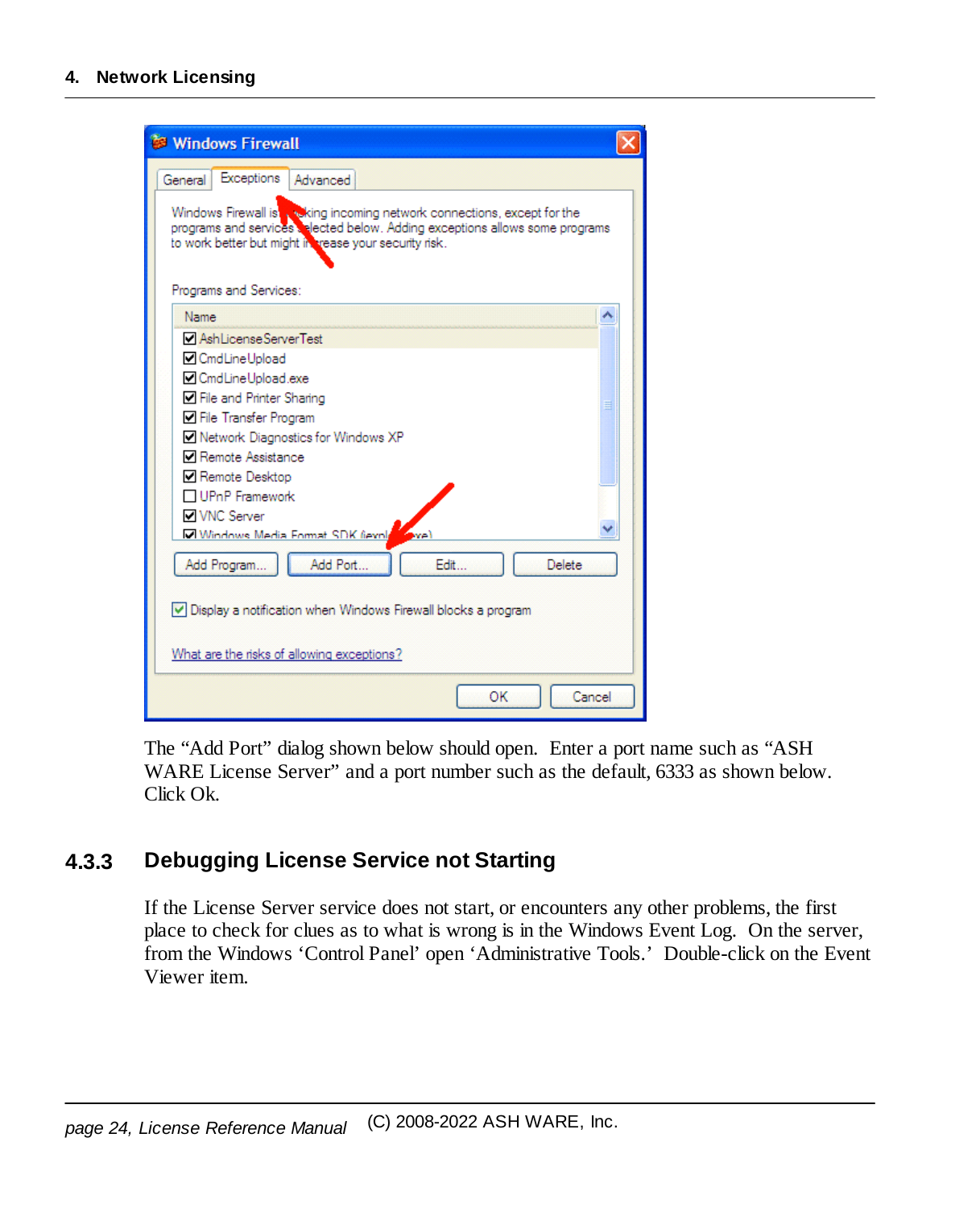| <b>Administrative Tools</b>                               |                                              |                                |               |  |  |  |  |  |
|-----------------------------------------------------------|----------------------------------------------|--------------------------------|---------------|--|--|--|--|--|
| File<br>Edit<br>Favorites<br>Tools<br>Help<br><b>View</b> |                                              |                                |               |  |  |  |  |  |
| <b>P</b> Folders<br>m-<br>Search<br><b>Back</b>           |                                              |                                |               |  |  |  |  |  |
| Address 473 Administrative Tools                          |                                              |                                | Go            |  |  |  |  |  |
| ∧                                                         | Name A                                       | Size Type                      | Dal           |  |  |  |  |  |
| $\mathbf{\hat{x}}$<br><b>File and Folder Tasks</b>        | Component Services                           | Shortcut<br>2 KB               | 200           |  |  |  |  |  |
| <b>n</b> Rename this file                                 | <b>晶</b> Computer Management                 | Shortcut<br>2 KB               | 200           |  |  |  |  |  |
|                                                           | Data Sources (ODBC)                          | Shortcut<br>2 KB               | 200           |  |  |  |  |  |
| Move this file                                            | desktop.ini                                  | Configuration Settings<br>1 KB | 200           |  |  |  |  |  |
| Copy this file                                            | Event Viewer                                 | 2 KB<br>Shortcut               | 200           |  |  |  |  |  |
| Publish this file to the                                  | Local Security Policy                        | Shortcut<br>2 KB               | 200           |  |  |  |  |  |
| Web                                                       | Microsoft .NET Framework 1.1 Configuration   | Shortcut<br>1 <sub>KB</sub>    | 200           |  |  |  |  |  |
| E-mail this file                                          | 图 Microsoft .NET Framework 1.1 Wizards       | 2 KB<br>Shortcut               | 200           |  |  |  |  |  |
| Delete this file                                          | 图 Microsoft .NET Framework 2.0 Configuration | Shortcut<br>2 KB               | 200           |  |  |  |  |  |
|                                                           | <b>S</b> Performance                         | Shortcut<br>2 KB               | 200           |  |  |  |  |  |
|                                                           | Services                                     | Shortcut<br>2 KB               | 200           |  |  |  |  |  |
| ×<br><b>Other Places</b>                                  | $-III$                                       |                                | $\rightarrow$ |  |  |  |  |  |

In the Event View window, double-click on the Application Error Records.

| <b>B</b> Event Viewer                                                 |                             |      |                           |             |  |  |  |  |
|-----------------------------------------------------------------------|-----------------------------|------|---------------------------|-------------|--|--|--|--|
| File<br>Help<br>Action<br><b>View</b><br>廇<br>追<br>圃<br>盯<br>$ \phi $ |                             |      |                           |             |  |  |  |  |
| Event Viewer (Local)                                                  | <b>Event Viewer (Local)</b> |      |                           |             |  |  |  |  |
| Application<br>Security                                               | Name                        | Type | Description               | <b>Size</b> |  |  |  |  |
| System                                                                | Application                 | Log  | Application Error Records | 512.0 KB    |  |  |  |  |
| ACEEventLog                                                           | Security                    | Log  | Security Audit Records    | 64.0 KB     |  |  |  |  |
| DoDyLog                                                               | 關 System                    | Log  | System Error Records      | 512.0 KB    |  |  |  |  |
| Internet Explorer                                                     | ACEEventLog                 | Log  | Custom Log Error Records  | --          |  |  |  |  |
|                                                                       | 關 DoDyLog                   | Log  | Custom Log Error Records  | 64.0 KB     |  |  |  |  |
|                                                                       | 蠿 Internet Explorer         | Log  | Custom Log Error Records  |             |  |  |  |  |
|                                                                       |                             |      |                           |             |  |  |  |  |
|                                                                       |                             |      |                           |             |  |  |  |  |

In the screen captures below, the result of a startup failure due to the ASH WARE Network License Server TCP port being blocked is shown.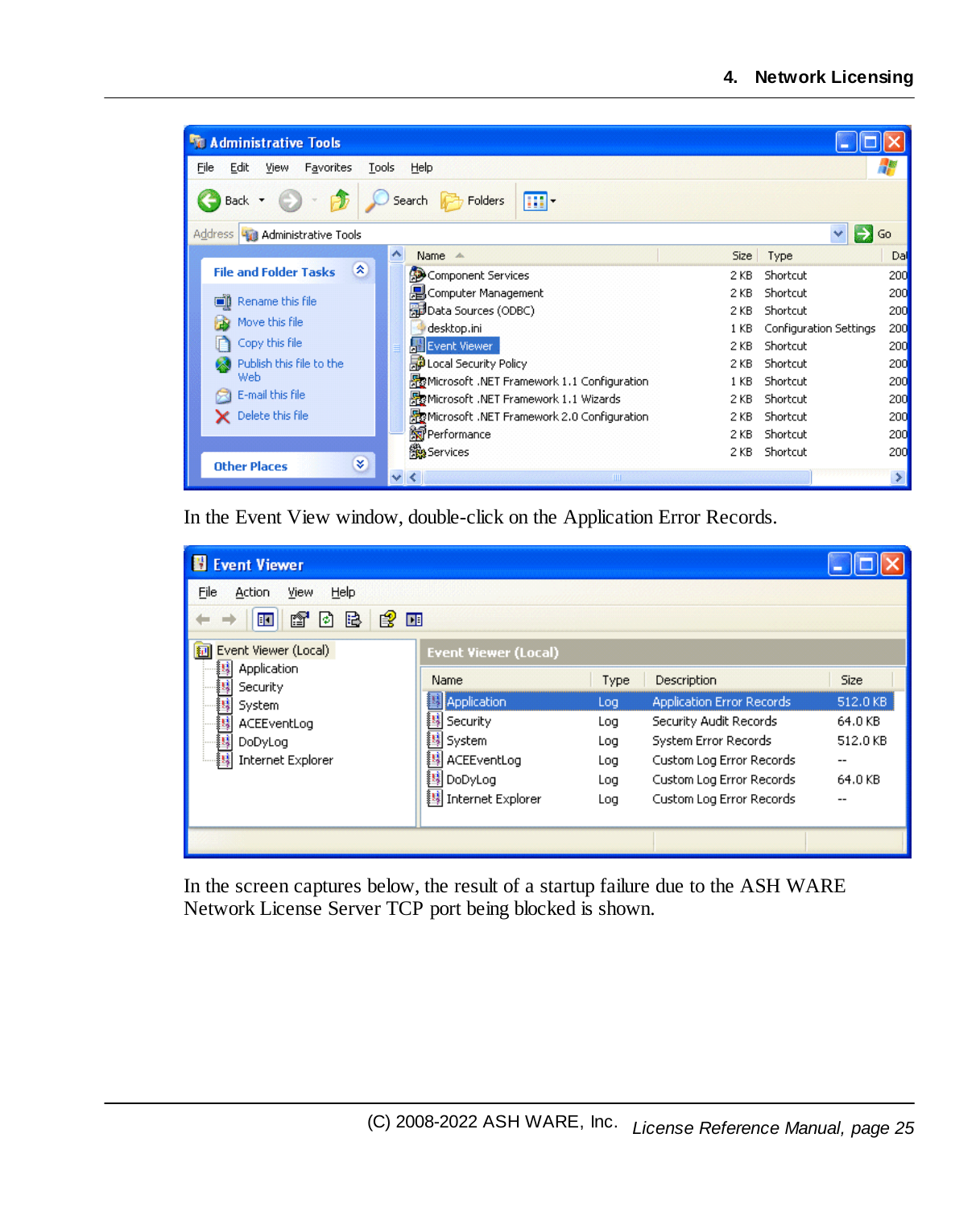| <b>El Event Viewer</b>          |  |             |                     |            |                      |           |  |  |
|---------------------------------|--|-------------|---------------------|------------|----------------------|-----------|--|--|
| File<br>Help<br>View<br>Action  |  |             |                     |            |                      |           |  |  |
| f<br>B<br>图<br>◙<br>圃<br>盯<br>面 |  |             |                     |            |                      |           |  |  |
| Event Viewer (Local)<br>徊       |  | Application | $\sim$ 110 event(s) |            |                      |           |  |  |
| Application<br>B<br>Security    |  | Type,       | Date                | Time       | Source               |           |  |  |
| System<br>₩,                    |  | Error       | 2010-5-13           | 5:54:17 PM | AshLicenseServerWinS | Nd        |  |  |
| ACEEventLog                     |  | Information | 2010-5-13           | 5:54:11 PM | AshLicenseServerWinS | $Nc \sim$ |  |  |
| щ<br>DoDyLog                    |  |             | $\mathbf{m}$        |            |                      |           |  |  |
|                                 |  |             |                     |            |                      |           |  |  |

Double-click on the error event to get the details:

| <b>Event Properties</b>                                                                                                                                                                                                                                                                                                                                                                                                                                                                                                     |         |
|-----------------------------------------------------------------------------------------------------------------------------------------------------------------------------------------------------------------------------------------------------------------------------------------------------------------------------------------------------------------------------------------------------------------------------------------------------------------------------------------------------------------------------|---------|
| Event                                                                                                                                                                                                                                                                                                                                                                                                                                                                                                                       |         |
| 2010-5-13<br>AshLicenseServerWinSe<br>Source:<br>Date:<br>5:54:17 PM<br>Time:<br>Category: None<br>Type:<br>Error<br>Event ID: 0<br>N/A<br>User:<br>Computer: JDD-ASHWARE1                                                                                                                                                                                                                                                                                                                                                  | f<br>eb |
| Description:<br>TCP Server initialization failed due to:<br>System.Net.Sockets.SocketException: An attempt was made to<br>access a socket in a way forbidden by its access permissions<br>at System.Net.Sockets.Socket.Listen(Int32 backlog)<br>at System.Net.Sockets.TcpListener.Start[Int32 backlog]<br>at System.Net.Sockets.TopListener.Start()<br>at LicenseServer.ServerLoop() in c:\ashware\mtdtcode\mtdt_trunk1<br>\mtdt\library\licenseserver.cpp:line 616<br>For more information, see Help and Support Center at |         |
| Data: ● Bytes ● Words                                                                                                                                                                                                                                                                                                                                                                                                                                                                                                       |         |
| OK<br>Cancel                                                                                                                                                                                                                                                                                                                                                                                                                                                                                                                | Apply   |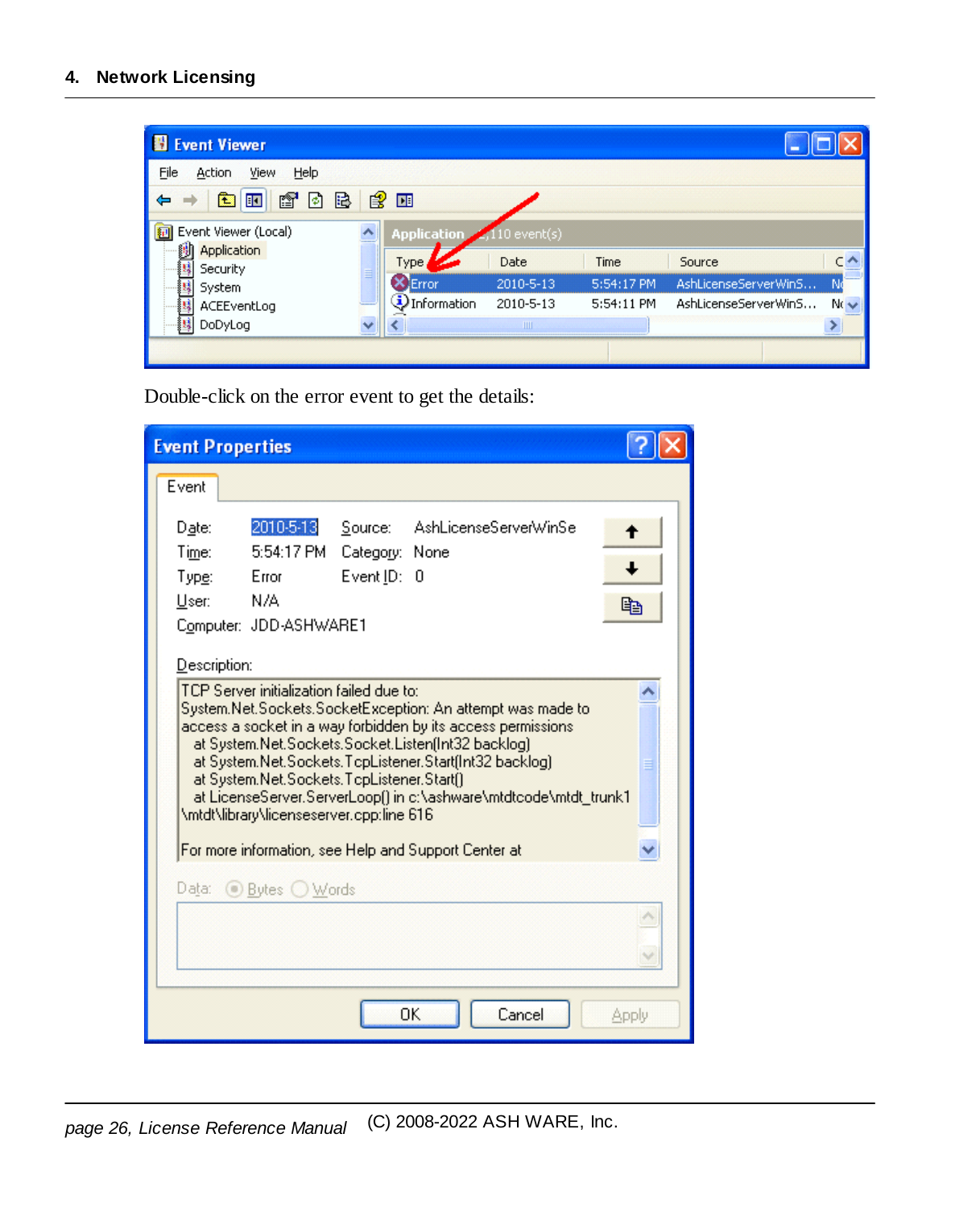Getting these details may allow direct problem resolution, or the information can be sent to ASH WARE to help us quickly diagnose the problem. One last note: for some error types the Network License Server will retain a "Started" status but willstill be logging errors to the Event Log. If any problems are encountered with License Server operation it is recommended to check the Event Log first.

# <span id="page-26-0"></span>**4.4 Client Installation**

Once the network license server is fully installed and operational you are ready to begin your client installations. Run the ASH WARE software installation utility and select the desired product. In the screenshot show below the eTPU2 Simulator is selected.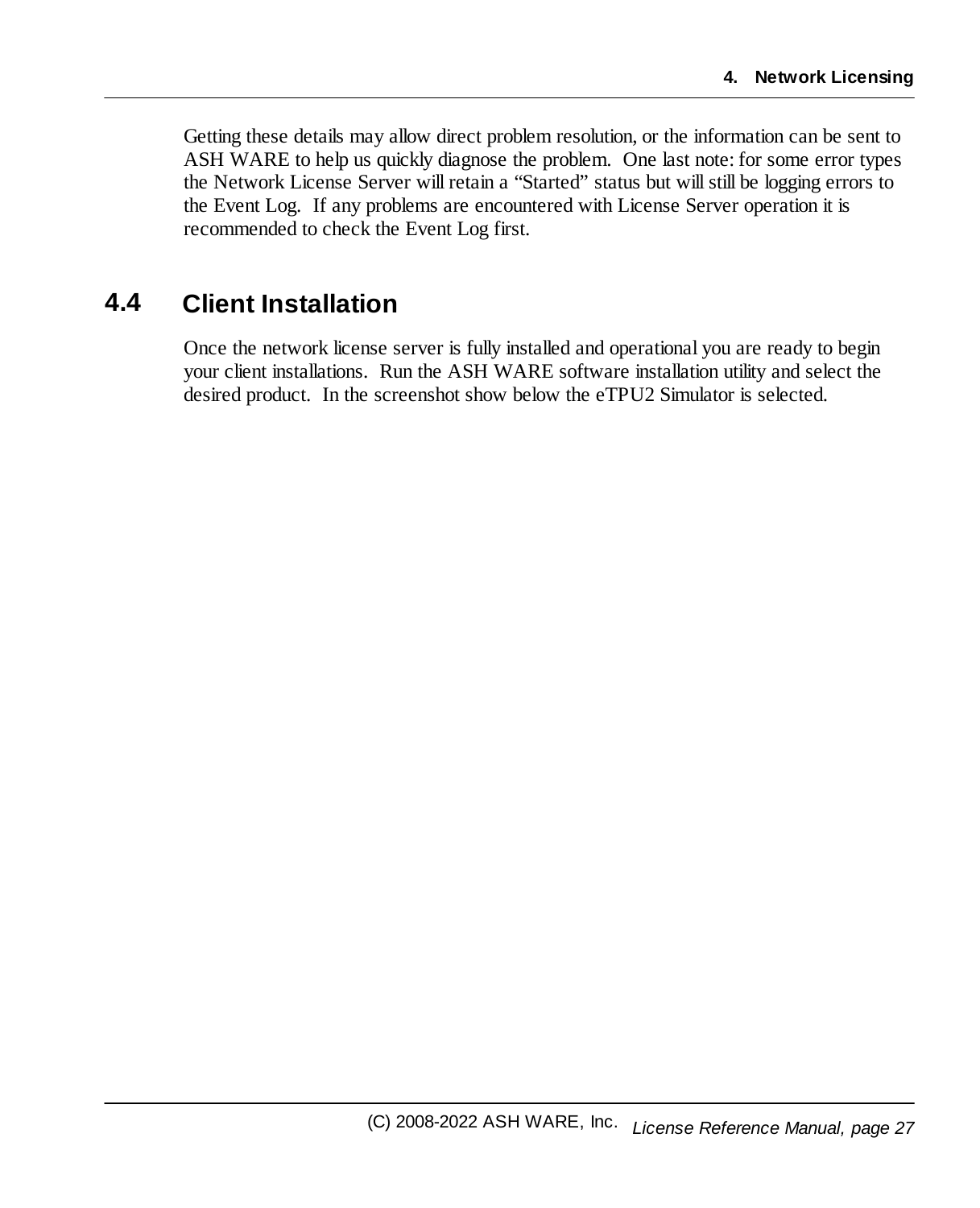| <b>ASH WARE Inc Software Installation and Upgrade</b>                                                                                                                                             | Version 4.00 Build D                                                                                                                                                                                                                                     |  |
|---------------------------------------------------------------------------------------------------------------------------------------------------------------------------------------------------|----------------------------------------------------------------------------------------------------------------------------------------------------------------------------------------------------------------------------------------------------------|--|
| WWW.ASHWARE.COM                                                                                                                                                                                   | A demonstration version of this product can be installed at this time<br>Our records indicate that you have not purchased this product<br>This product supports all Freescale and STMicroelectronics<br>microcontrollers that contain an eTPU1 or eTPU2. |  |
| Single Target Simulators<br>F eTPU2 Stand-Alone Simulator<br>C_eTPU Stand-Alone Simulator<br><b>C</b> TPU Stand-Alone Simulator<br>C CPU32 Stand-Alone Simulator<br>C CPU16 Stand-Alone Simulator | Compilers<br>C eTPU/eTPU2 Compiler (ETEC)<br>C GNU 68K/Coldfire C/C++ Compiler Toolkit<br>C GNU Power PC C/C++ Compiler Toolkit<br>Multiple Terget Simulators<br>C eTPU2 System Simulator (CPU32)<br>C eTPU1 System Simulator (CPU32)                    |  |
| Hardware Debuggers<br>683xx Hardware Debugger<br>Network Server<br>C Network Server                                                                                                               | C TPU System Simulator (CPU32)<br>C TPU System Simulator (CPU16)<br>C Standard TPU Mask System Simulator                                                                                                                                                 |  |
| Install                                                                                                                                                                                           | Status: Production<br>Configure as Network Client<br>Cancel<br>Help                                                                                                                                                                                      |  |

Then click on the 'Configure as Network Client' button at the bottom of the dialog, as shown above. The dialog box shown below should appear.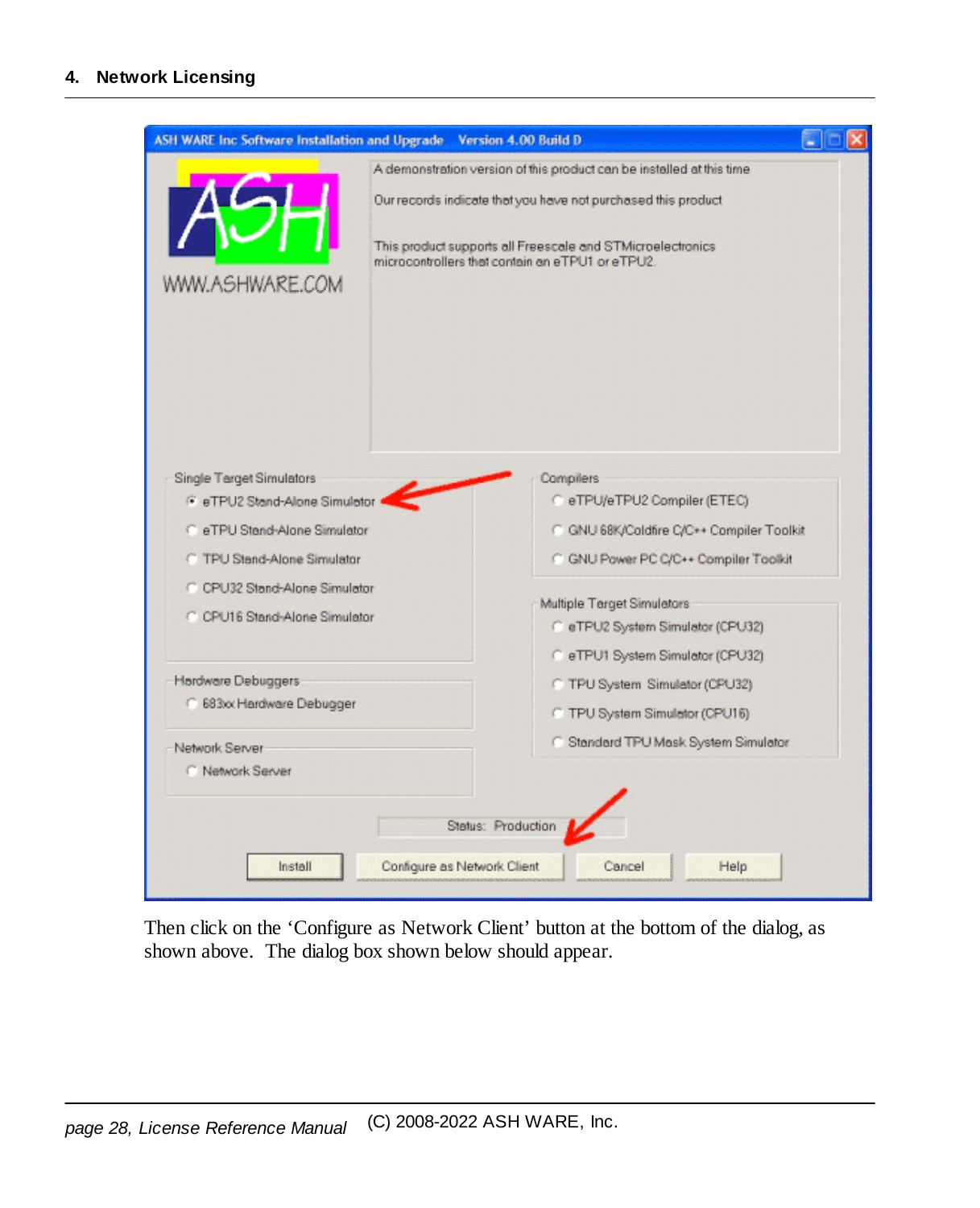| <b>Configure as Network License Server's Client</b> |                                                                                                                                                      |      |
|-----------------------------------------------------|------------------------------------------------------------------------------------------------------------------------------------------------------|------|
| Server name or IP address                           | License_Server_Name                                                                                                                                  |      |
| TCP Port                                            | 6333                                                                                                                                                 |      |
| Server Status:                                      | Server Not Found                                                                                                                                     |      |
| Available Licenses:                                 | No software licenses<br>Sorry                                                                                                                        |      |
|                                                     | Note 1: It is suggested that the TCP port be kept at the default (6333)<br>Note 2: The TCP port must be the same as the license server configuration |      |
| 0k                                                  | Check Server<br>Cancel                                                                                                                               | Help |

Type the name of the server and click the Check Server button. Your server is likely not named "Ulma:" so you will want to enter the name of the server name provided to you by your network administrator. Assuming your server has been configured properly then licensing information similar to that seen below should appear. *Even if the licensing information does not appear, you may want to continue with the installation anyway so that the AshLicenseUtil.exe utility gets installed because this utility can aid you in debugging any Server/Network/Client issues.*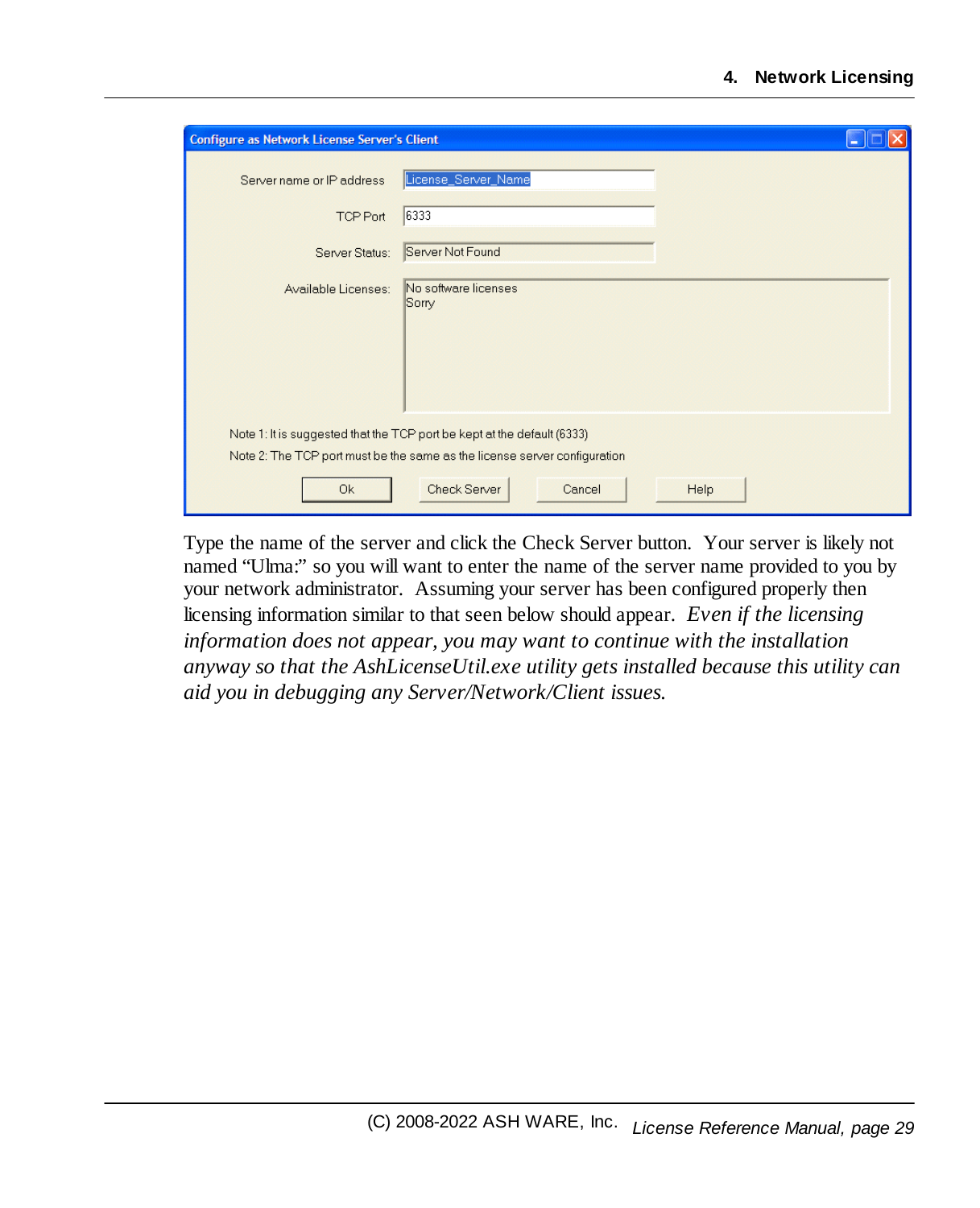#### **4. Network Licensing**

| Configure as Network License Server's Client |                                                                                                                                                                                                                                               |      |
|----------------------------------------------|-----------------------------------------------------------------------------------------------------------------------------------------------------------------------------------------------------------------------------------------------|------|
| Server name or IP address                    | ulma.                                                                                                                                                                                                                                         |      |
| <b>TCP Port</b>                              | 6333                                                                                                                                                                                                                                          |      |
| Server Status:                               | Server 'ulma' at port '6333' Found                                                                                                                                                                                                            |      |
| Available Licenses:                          | ETpu2SysSim, full license, maintenance expires 2011-11-11<br>eTpuEtec, full license, maintenance expires 2011-11-11<br>ETpu2SysSim, full license, maintenance expires 2011-11-11<br>ETpu2SysSim, full license, maintenance expires 2011-11-11 |      |
|                                              | Note 1: It is suggested that the TCP port be kept at the default (6333)                                                                                                                                                                       |      |
|                                              | Note 2: The TCP port must be the same as the license server configuration                                                                                                                                                                     |      |
| 0k                                           | Check Server<br>Cancel                                                                                                                                                                                                                        | Help |

Hit ok, and continue complete the installation.

Open the simulator from the Windows menu system as follows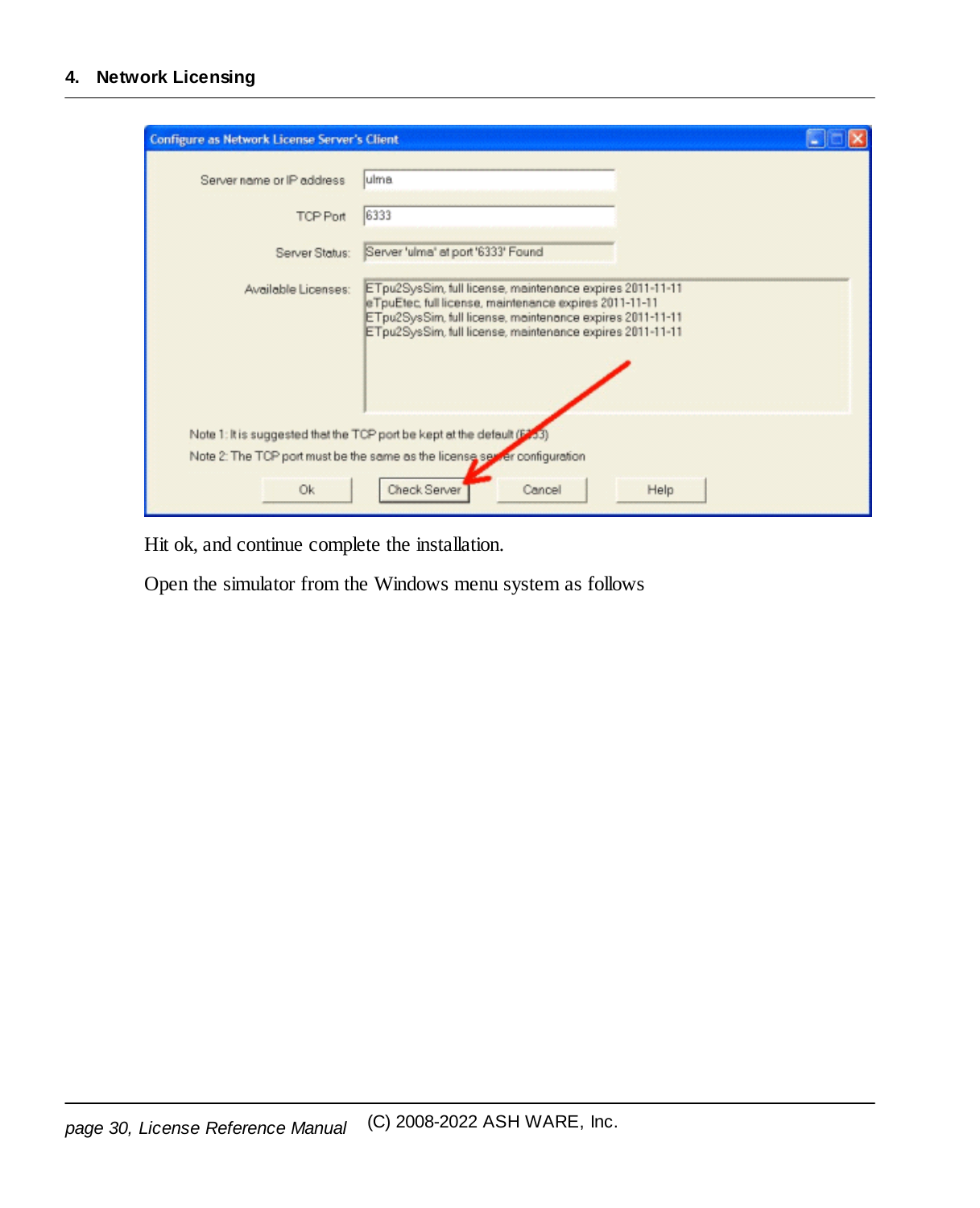

Verify that when the simulator opens a license is found. Note that the dialog show below appears when the simulator is first launched but can also be viewed from within the simulator by from the "Help" menu and selecting the "About" submenu.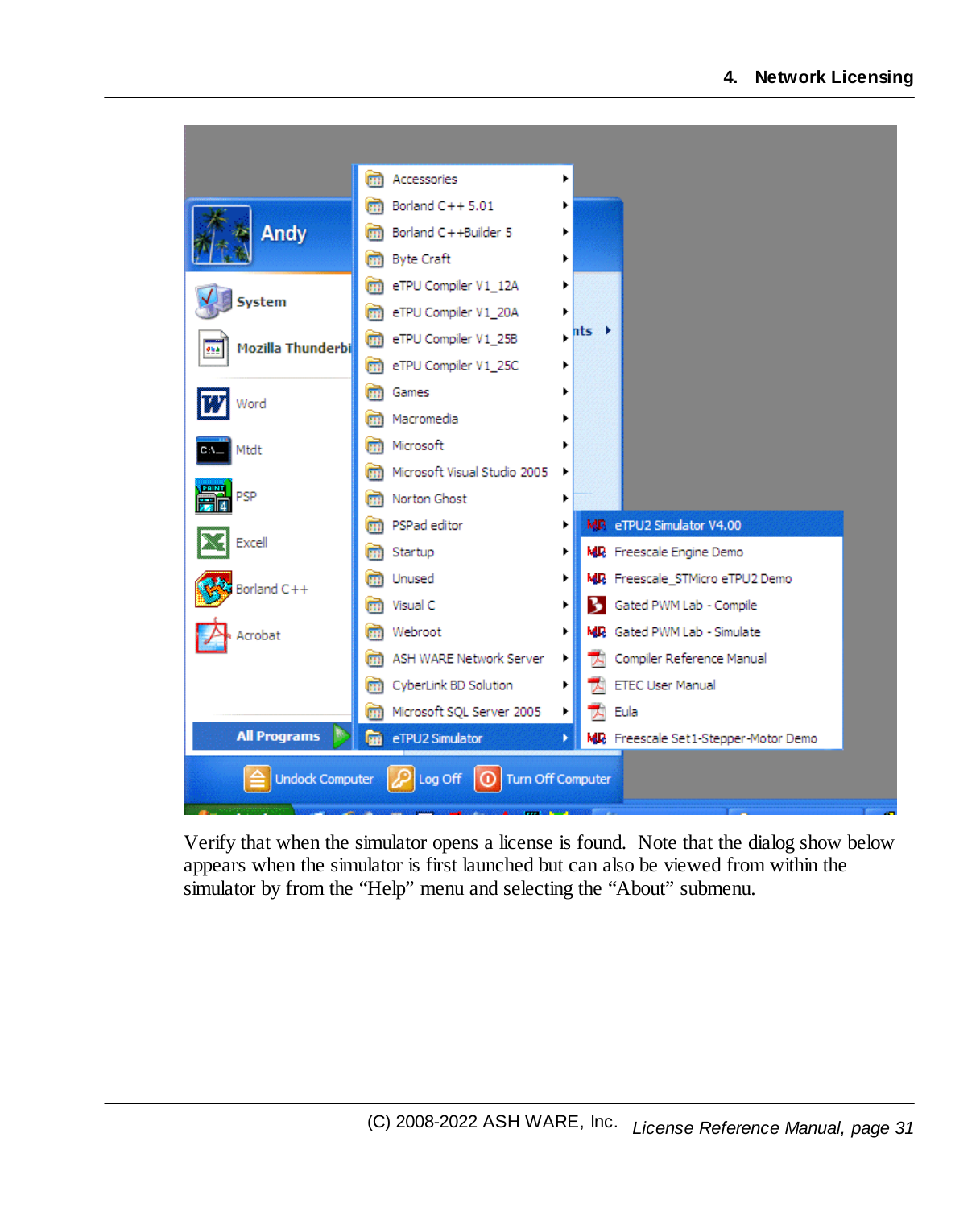

If the dialog box indicates says "this is a fully licensed network client version of this software" than the client installation is successful.

With the simulator running, open a Console window and navigate to the installation directory similar to the below. Run the "AshLicenseUtil.exe" using the – server=<ServerName> command line as shown below.

**AshLicenseUtil.exe -server=ulma**

Verify that contact with the server has been established as shown below.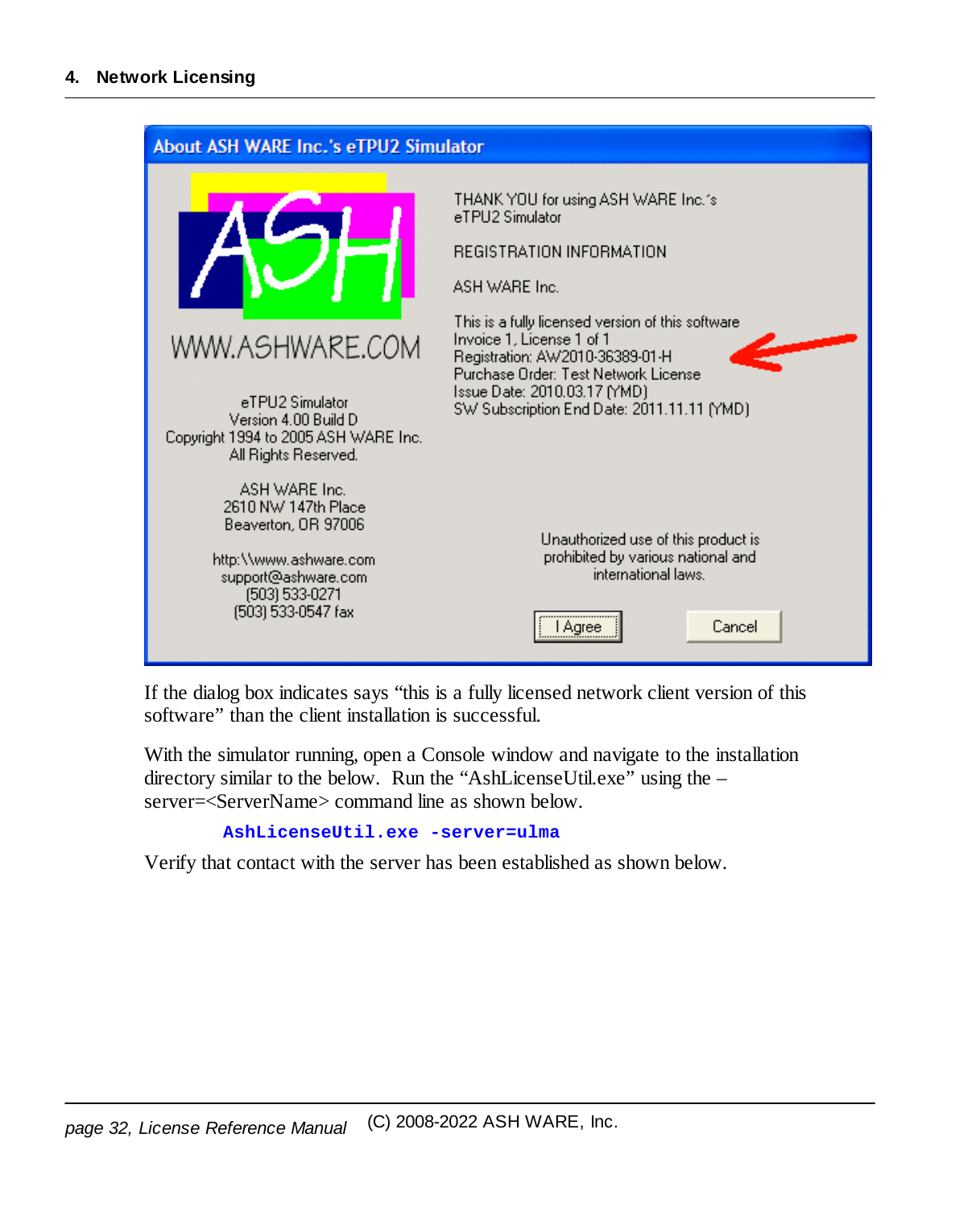|                                                            | <b>ex</b> Mtdt                                                                                                                                                                                                                                                                                               |                      |                                              |                                        |            |  |  |  |  |
|------------------------------------------------------------|--------------------------------------------------------------------------------------------------------------------------------------------------------------------------------------------------------------------------------------------------------------------------------------------------------------|----------------------|----------------------------------------------|----------------------------------------|------------|--|--|--|--|
| C:\>cd "C:\Program Files\ASH WARE\ASH WARE Network Server" |                                                                                                                                                                                                                                                                                                              |                      |                                              |                                        |            |  |  |  |  |
|                                                            | C:\Program Files\ASH WARE\ASH WARE Network Server>AshLicenseUtil.exe -server=ulma<br>License Utility V0.90A<br>ASH WARE Inc.<br>(C) 2007-2010<br>License Utility V0.90A<br>Accessing license server at "ulma".<br>Using TCP port 6333 for license server communications.<br>License Server version is V0.90A |                      |                                              |                                        |            |  |  |  |  |
| l#                                                         | <b>PRODUCT</b>                                                                                                                                                                                                                                                                                               | TYPE                 | EXP DATE                                     | USER IP                                | LOCK UNTIL |  |  |  |  |
| ø<br>1<br>$\frac{2}{3}$                                    | ETpu2SysSim<br>eTpuEtec<br>$E1$ pu2SysSim $fu11$ $2011-11-11$<br>ETwo2SysSim                                                                                                                                                                                                                                 | ful1<br>ful1<br>ful1 | 2011-11-11<br>2011-11-11<br>$2011 - 11 - 11$ | $192.168.3.63$ $12:30:23$ $2010-03-17$ |            |  |  |  |  |
|                                                            | C:\Program Files\ASH WARE\ASH WARE Network Server>                                                                                                                                                                                                                                                           |                      |                                              |                                        |            |  |  |  |  |
| $\blacktriangleleft$                                       |                                                                                                                                                                                                                                                                                                              |                      |                                              |                                        |            |  |  |  |  |

Section 5 contains more information on using the Network License Utility.

# <span id="page-32-0"></span>**4.5 Configuration and Usage**

Much of the configuration occurs during the installation process, but the sections below cover some additional topics.

## <span id="page-32-1"></span>**4.5.1 Server Configuration**

All license server configuration is done through two files, one of them optional. One file is the binary network license data file (Invoice<num>.NetworkLicenseBall) provided by ASH WARE. This is required and the license server will not function without it. The second is a text file with the required name "AshNetLicenseServerPort.txt" that can be created by the user. If it exists, it must contain the TCP port number to be used for all license communications. By default the ASH WARE network licensing uses TCP port 6333. It is recommended that this default be used unless it causes a conflict with other software or communications on the network.

In both cases, the files are only read during startup of the network license server; thus when a file is added or updated, the service must be re-started in order to take effect. This can be accomplished through the Control Panel GUI, or by re-booting the PC, or by stopping and starting from a command line with the following commands:

> **net stop AshLicenseServerWinService net start AshLicenseServerWinService**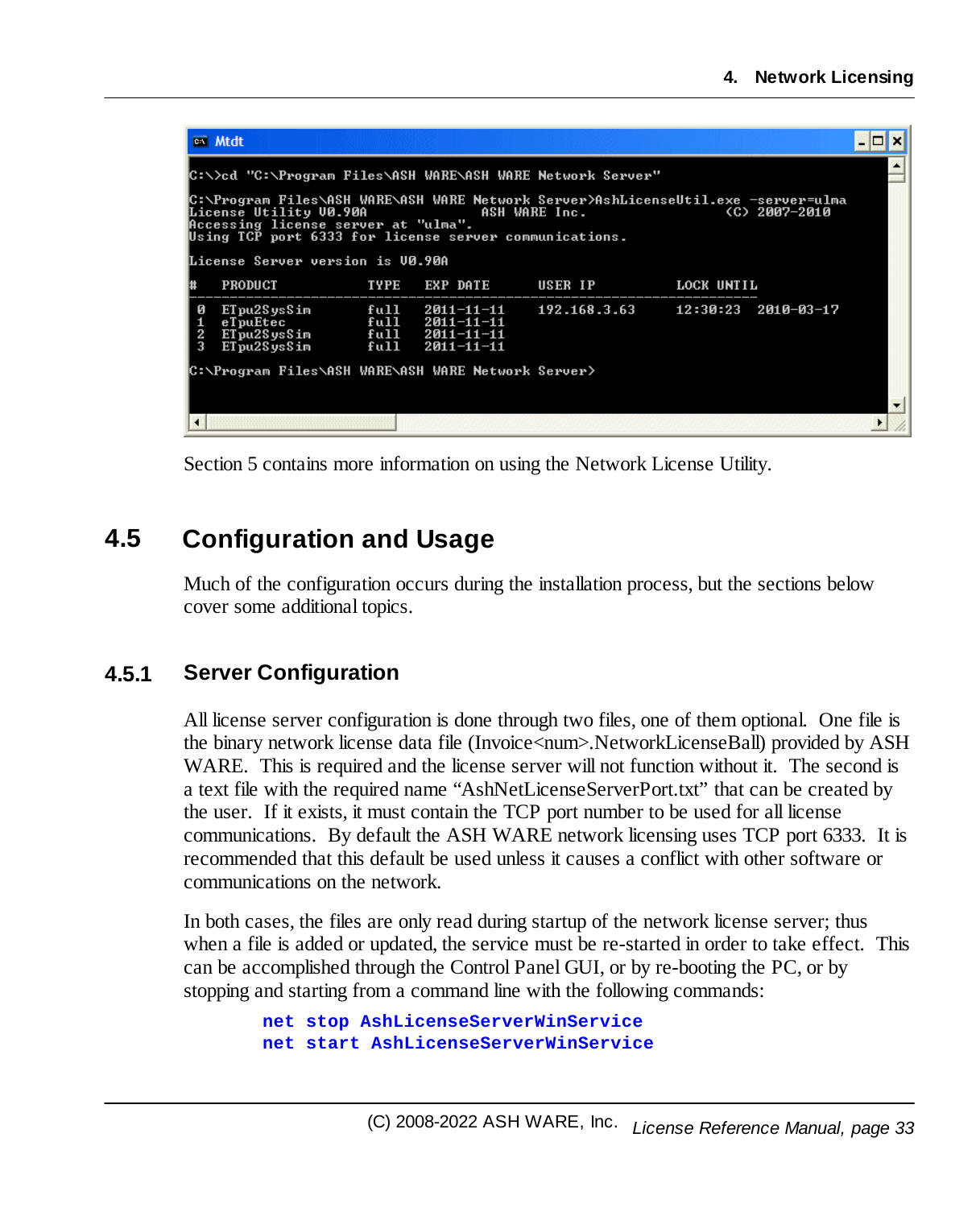#### **4. Network Licensing**

IMPORTANT: do not copy and paste these commands from this manual, as they contain non-ASCII characters and will not work properly - the text must be typed in manually!

#### <span id="page-33-0"></span>**4.5.1.1 Network License Renewal**

When a network license (or licenses) is renewed, a new

Invoice<num>.NetworkLicenseBall file is generated by ASH WARE and provided to the customer. In order to be able to access new software releases, this new network license file must be added to the license server installation directory (default is "C:\Program Files\ASH WARE\License Server"). Then the network license server service must be stopped and re-started in order for the new licensing information to take affect. In a command prompt window, enter the following to accomplish this:

> **net stop AshLicenseServerWinService net start AshLicenseServerWinService**

### <span id="page-33-1"></span>**4.5.2 Client Configuration**

When an ASH WARE application that uses networking licensing is installed, it generates an extra file "AshNetLicenseServer.txt" that contains the server name and a TCP port number (if the default 6333 is not being used). This file is a text file and is located in the application installation directory (e.g. C:\Program Files\ASH WARE\eTPU Compiler V1\_25C). It contains a single line of text of the form

**<servername><:optional TCP port number>**

For example, if the license server computer has the name "licserver", then the file might look like

```
licserver
```
or

**licserver:6789**

Or, an IP address can be used directly:

**134.120.231.33:6789**

Normally, a user would only ever need to deal with this file if the license server machine changes AFTER the client has already been installed.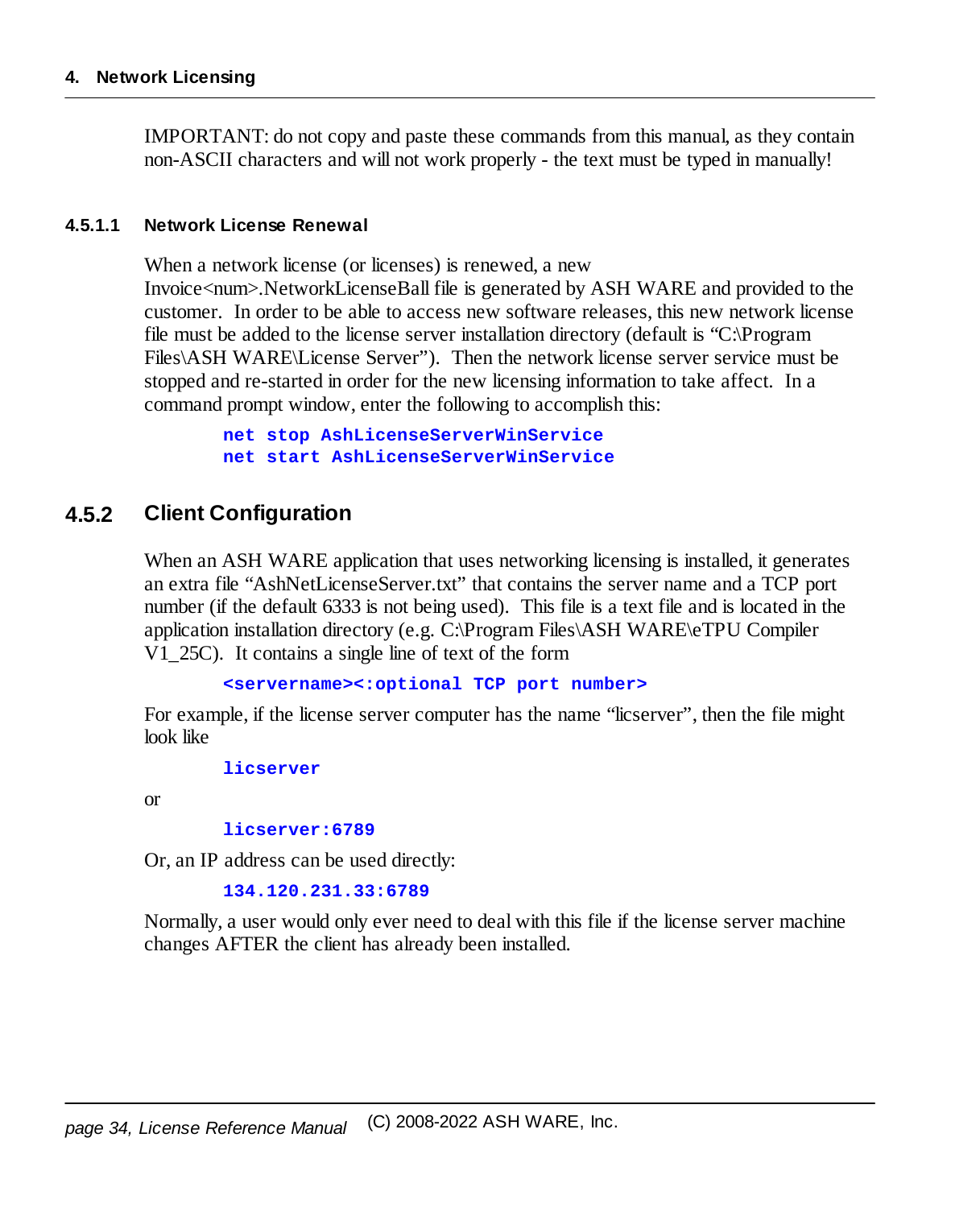## <span id="page-34-0"></span>**4.5.3 Usage**

Once installed and configured properly, there is little to the usage of software. One key item for users to remember is that if the network license server cannot be contacted, or no more licenses are available, then the software tool will still begin execution, but will do so in demonstration mode. To avoid this, users can start the software with the –NetworkRetry command line option.

#### **-NetworkRetry=<seconds>**

This causes the software to stall if it cannot not attain full license, until either the license is taken (because some other user had stopped using a license and it became available), or the number of seconds specified has passed. If the latter occurs, the tool runs only in demonstration mode.

### <span id="page-34-1"></span>**4.5.4 License Check-out**

If a client needs to use fully-licensed software while disconnected from the License Server network, a license can be "checked-out" for an extended period of time. During the check-out time, the application can be used by the client without conflict or need to connect to the License Server. However, the license is unavailable to float to any other users during this time. A license is checked out by the client by running the tool which requires the license with the –NetworkCheckout command line option, thus a Console window must be opened in order to perform the check-out. For the ETEC compiler product, the checkout is done via the linker tool (ETEC\_link.exe), while for the Simulator products it is done via the simulation executable (e.g. ETpu2Simulator.exe).

The exact syntax of the –NetworkCheckout option is "–

NetworkCheckout=<YYYY:MM:DD:HH:MM>", where the supplied date and time is the end point of the check-out request. There should be no spaces and Y represents the year digits, the first M the months digits, the D the days digits, the H the hours digits (24 hour time) and the second M the minutes digits. Thus entering "ETEC\_link.exe – NetworkCheckout=2010:8:4:18:00" requests the check-out of an ETEC C Compiler license until 6:00PM on August 4, 2010.

When a check-out is successful, which is indicated by a positive message and an exit code of 0, a small binary file is created in the demo installation top-level directory of the tool version which was checked out, called AshLicenseCheckout.dat. If this file is removed or modified, the check-out will no longer work, nor will the client be able to perform an early check-in of the license. Users should take care not to touch the file. If the demo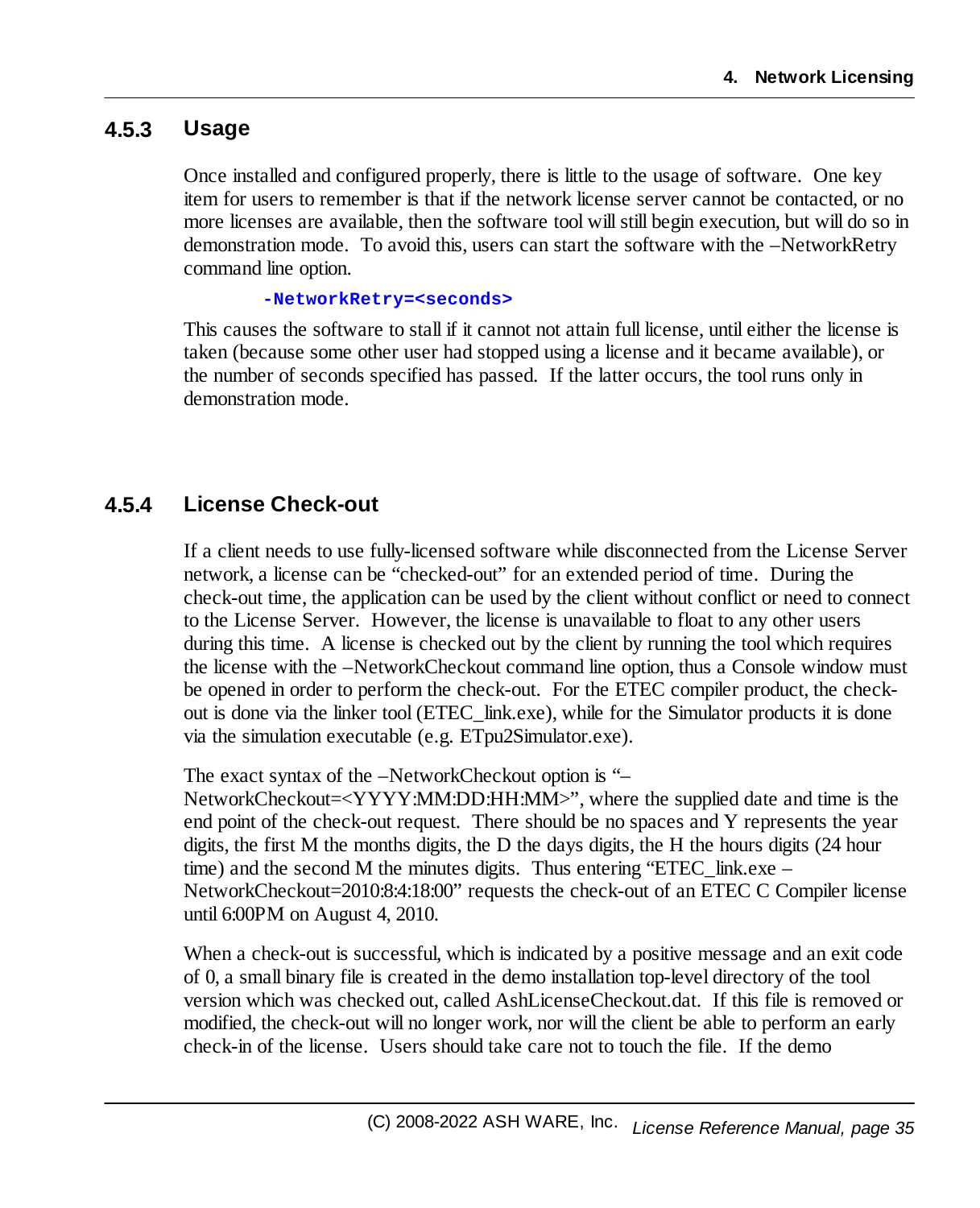installation area does not exist, the file will get placed in the tool executable install directory - administrator privileges may be required to perform the checkout in this case. Note that on Windows 7 and newer versions, in the case of no demo area, this checkout file may get located in a different directory depending upon user privilege level. For example, it may go in C:\Users\%USERNAME%\AppData\Local\VirtualStore\Program Files\ASH WARE\<Tool Name>, or C:\Users\%USERNAME% \AppData\Local\VirtualStore\Program Files (x86)\ASH WARE\<Tool Name>. Last, note that only the tool version used for checkout is available to run at full license mode.

Once the check-out date passes, the client will no longer run in fully functional mode unless it can contact the Network License Server and acquire a new license. The AshLicenseCheckout.dat file is automatically eliminated at that point, and the Network License Server automatically returns the checked-out license to the license pool. The checked-out license can also be returned explicitly with the –NetworkCheckin command line option. This works very much like the check-out. If successful, the AshLicenseCheckout.dat file is removed and the License Server returns the checked-out license to an available status.

## <span id="page-35-0"></span>**4.5.5 DevTool (Simulation product) Check-Out**

This section provides an example of an DevTool product network license check-out and check-in from the Console. A check-out request with an invalid date entry:



Is rejected: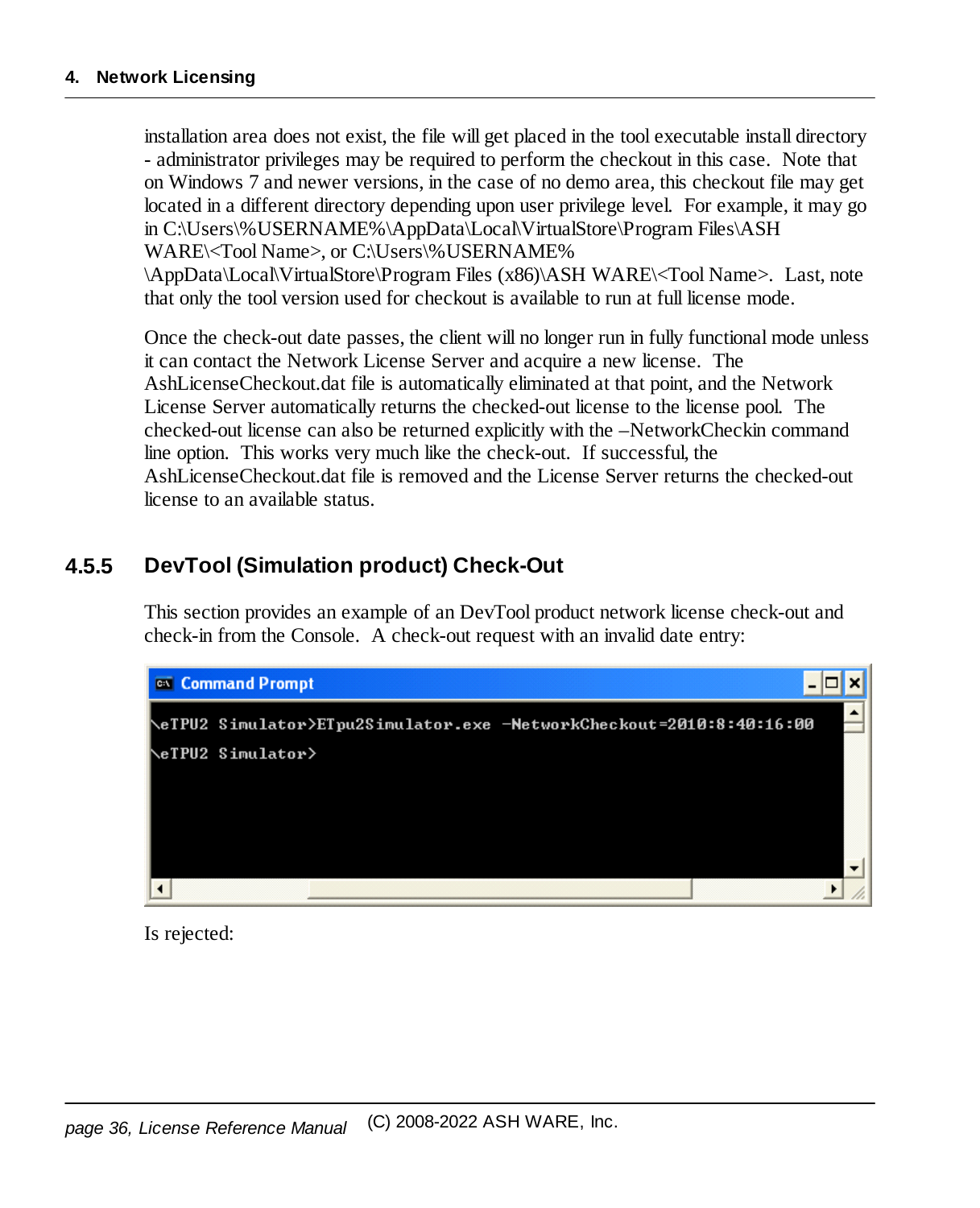| <b>FATAL ERROR</b> |                                                                                                             |
|--------------------|-------------------------------------------------------------------------------------------------------------|
|                    | Unrecoverable Error:<br>Network license checkout failed: Invalid checkout date "2010:8:40:16:00" specified. |
|                    |                                                                                                             |

#### A valid check-out command:



Results in a successful check-out:

| <b>Notice</b> |                                                                          |
|---------------|--------------------------------------------------------------------------|
|               | Please Note:<br>Network license checkout until 2010:8:4:16:00 successful |
|               |                                                                          |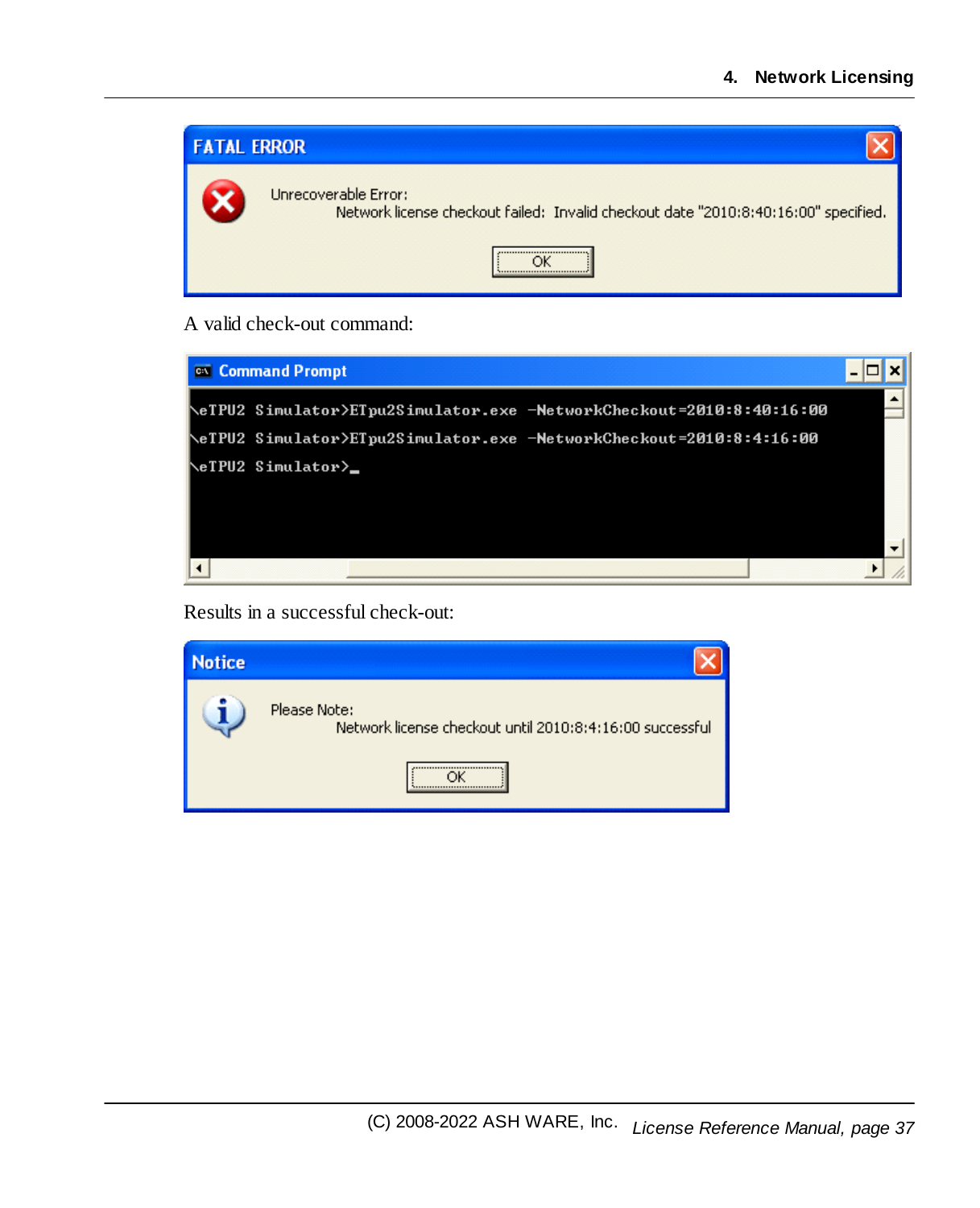|   | <b>Command Prompt</b>                                                                                                                                                                                                                                                                             |             |                                                                    |             |            |                       |
|---|---------------------------------------------------------------------------------------------------------------------------------------------------------------------------------------------------------------------------------------------------------------------------------------------------|-------------|--------------------------------------------------------------------|-------------|------------|-----------------------|
|   | C:\Program_Files\ASH_WARE\eTPU2_Simulator>ETpu2Simulator.exe_-NetworkCheckout=2010⊿                                                                                                                                                                                                               |             |                                                                    |             |            |                       |
|   | C:\Program Files\ASH WARE\eTPU2                                  Simulator>AshLicenseUtil.exe<br>License Utility V0.90A<br>(C) 2007-2010<br>ASH WARE Inc.<br>Accessing license server at "gandolf".<br>Using TCP port 6333 for license server communications.<br>License Server version is U1.01A |             |                                                                    |             |            |                       |
|   |                                                                                                                                                                                                                                                                                                   |             |                                                                    |             |            |                       |
|   | <b>PRODUCT</b>                                                                                                                                                                                                                                                                                    | <b>TYPE</b> | <b>EXP DATE</b>                                                    | USER IP     | LOCK UNTIL |                       |
| 3 | ETpu2SysSim<br>eTpuEtec<br>ETpu2SysSim $fu11$ $2011-11-11$<br>ETpu2SysSim                                                                                                                                                                                                                         | ful1        | full $2011 - 11 - 11$<br>full $2011 - 11 - 11$<br>$2011 - 11 - 11$ | 192.168.1.2 |            | $16:00:00$ 2010-08-04 |
|   | C:\Program Files\ASH WARE\eTPU2 Simulator>                                                                                                                                                                                                                                                        |             |                                                                    |             |            |                       |
|   |                                                                                                                                                                                                                                                                                                   |             |                                                                    |             |            |                       |

The license can be explicitly returned to the license server:



The license check-out/check-in can be run quietly without a pop-up dialog box by specifying the appropriate command line options:

```
ETpu2Simulator.exe -NetworkCheckout=2010:8:4:16:00 -q -
lf5Log.txt –IacceptLicense –AutoRun
```
The output normally destined for the dialog box is instead output to the file Log.txt.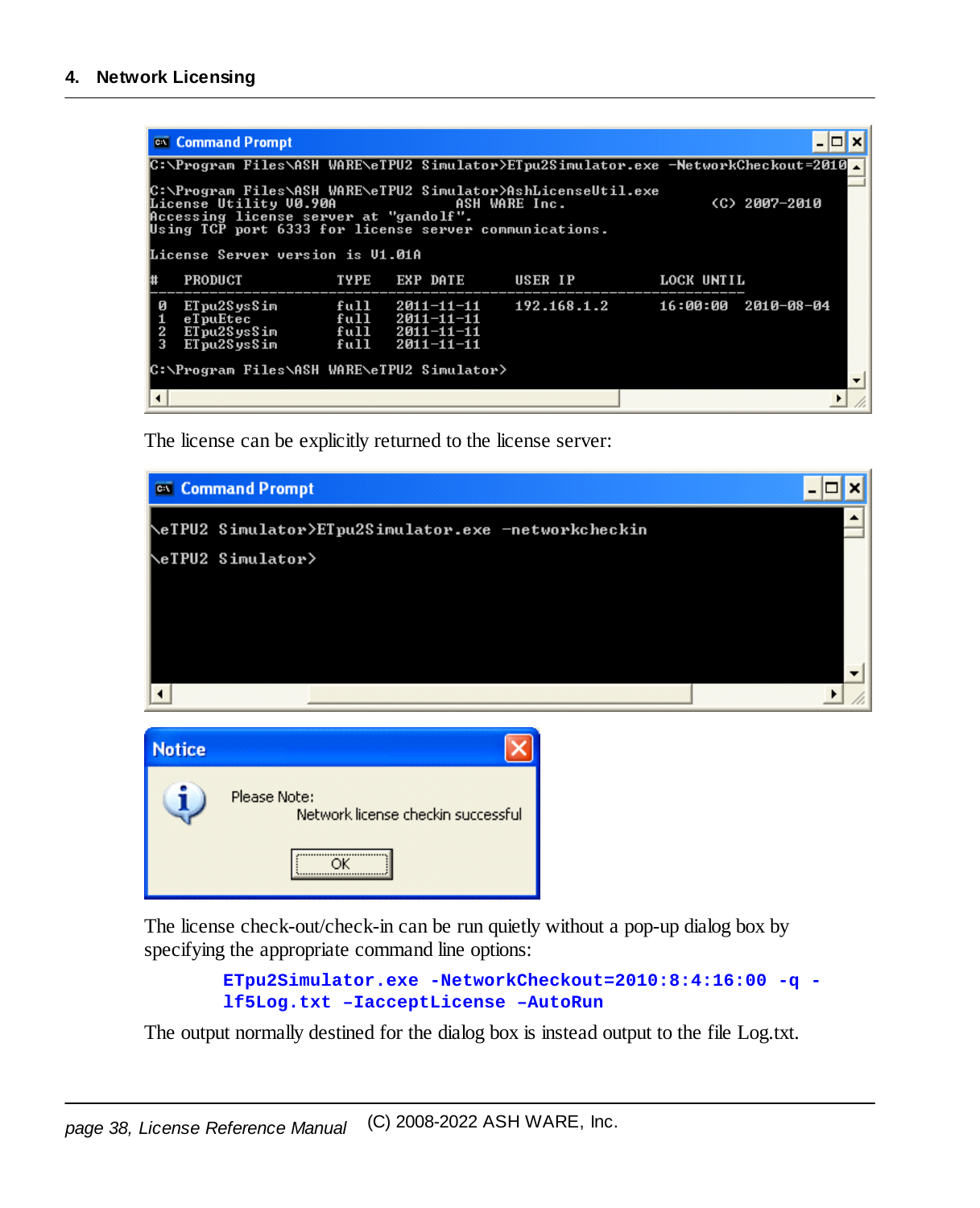# <span id="page-38-0"></span>**4.5.6 ETEC Check-Out**

This section shows an ETEC network license check-out.

|                                                                                                                                                                                                  | <b>ex</b> Command Prompt                                                                                                |                      |                                                         |                                                            |            |               |  |  |
|--------------------------------------------------------------------------------------------------------------------------------------------------------------------------------------------------|-------------------------------------------------------------------------------------------------------------------------|----------------------|---------------------------------------------------------|------------------------------------------------------------|------------|---------------|--|--|
|                                                                                                                                                                                                  | C:\temp\Mtdt>ETEC_link.exe -NetworkCheckout=2010:8:4:16:00<br>Network license checkout until 2010:8:4:16:00 successful. |                      |                                                         |                                                            |            |               |  |  |
| C:\temp\Mtdt>AshLicenseUtil.exe<br><b>Example 20 ASH WARE Inc.</b><br>License Utility V1.01A<br>Accessing license server at "gandolf".<br>Using TCP port 6333 for license server communications. |                                                                                                                         |                      |                                                         |                                                            |            | (C) 2007-2010 |  |  |
|                                                                                                                                                                                                  | License Server version is V1.01A                                                                                        |                      |                                                         |                                                            |            |               |  |  |
| l#                                                                                                                                                                                               | <b>PRODUCT</b>                                                                                                          | TYPE                 | EXP DATE                                                | USER IP                                                    | LOCK UNTIL |               |  |  |
| Ø<br>$\frac{2}{3}$                                                                                                                                                                               | ETpu2SysSim<br>eTpuEtec<br>ETpu2SysSim<br>ETpu2SysSim                                                                   | full<br>ful1<br>ful1 | 2011-11-11<br>full $2011 - 11 - 11$<br>$2011 - 11 - 11$ | $2011 - 11 - 11$ $192.168.1.2$ $16:00:00$ $2010 - 08 - 04$ |            |               |  |  |
|                                                                                                                                                                                                  | C:\temp\Mtdt>_                                                                                                          |                      |                                                         |                                                            |            |               |  |  |
|                                                                                                                                                                                                  |                                                                                                                         |                      |                                                         |                                                            |            |               |  |  |

And corresponding license check-in:

| <b>ex</b> Command Prompt                                                          |  |
|-----------------------------------------------------------------------------------|--|
| C:\temp\Mtdt>ETEC_link.exe -NetworkCheckin<br>Network license checkin successful. |  |
| C:\temp\Mtdt>                                                                     |  |
|                                                                                   |  |
|                                                                                   |  |
|                                                                                   |  |

## <span id="page-38-1"></span>**4.5.7 Non-network Client License Use**

In the unusual case that a network license needs to be used on a computer which cannot attach to the network and check-out the license, there is a technique which allows license access, however, the process requires a USB license dongle. The license dongle does not need to have any registered software associated with it. The process is as follows: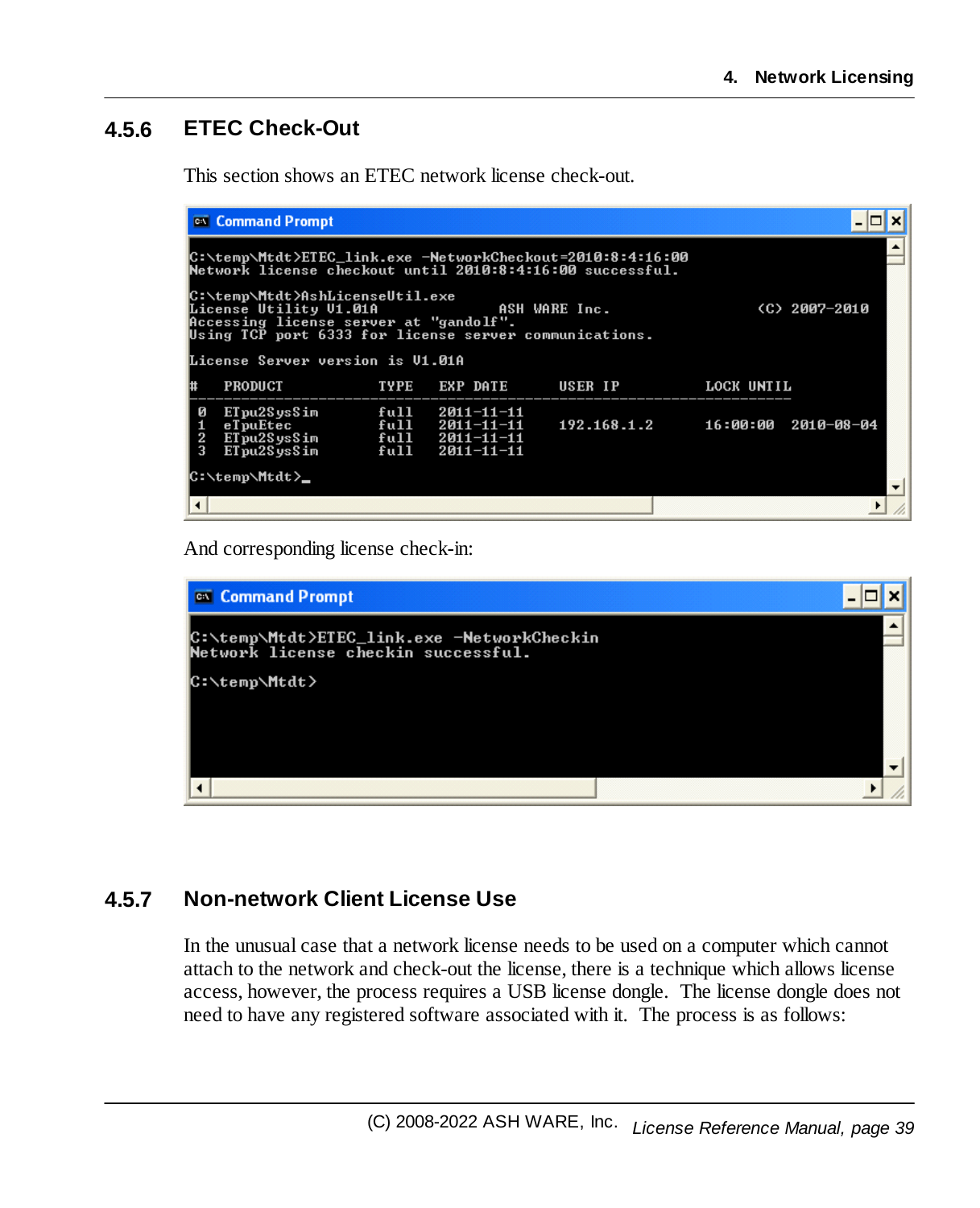1) On a network-connected PC with a client software installation, plug in the USB license dongle.

2) On this machine, perform a network license checkout for the desired duration. This checkout generates a file called "AshLicenseCheckout.dat". The location of this file differs based upon the OS version in use, user permissions, etc. It may be in the program installation area (e.g.. under C: $\text{Program Files}\backslash ASH WARE\ldots$ ), or is may be under C: \Users\... etc. Some searching may be required to find it. Copy it to media that can be accessed from the non-networked destination PC.

3) On the destination PC, perform a network client installation of the ASH WARE software you wish to run. The network server information can be left as the default, since the server cannot be contacted anyways.

4) Copy the "AshLicenseCheckout.dat" file to the matching directory on the destination PC. If this PC has a different OS version, this path may be different than the one on the source computer.

5) Plug the USB license dongle into the destination PC. Run the ASH WARE software - it should detect the checked out network license and allow the program to run in fully licensed mode.

6) When done using the software on the non-networked PC, return the USB license dongle to the original networked PC and perform a network license checkin. This releases the license for regular use.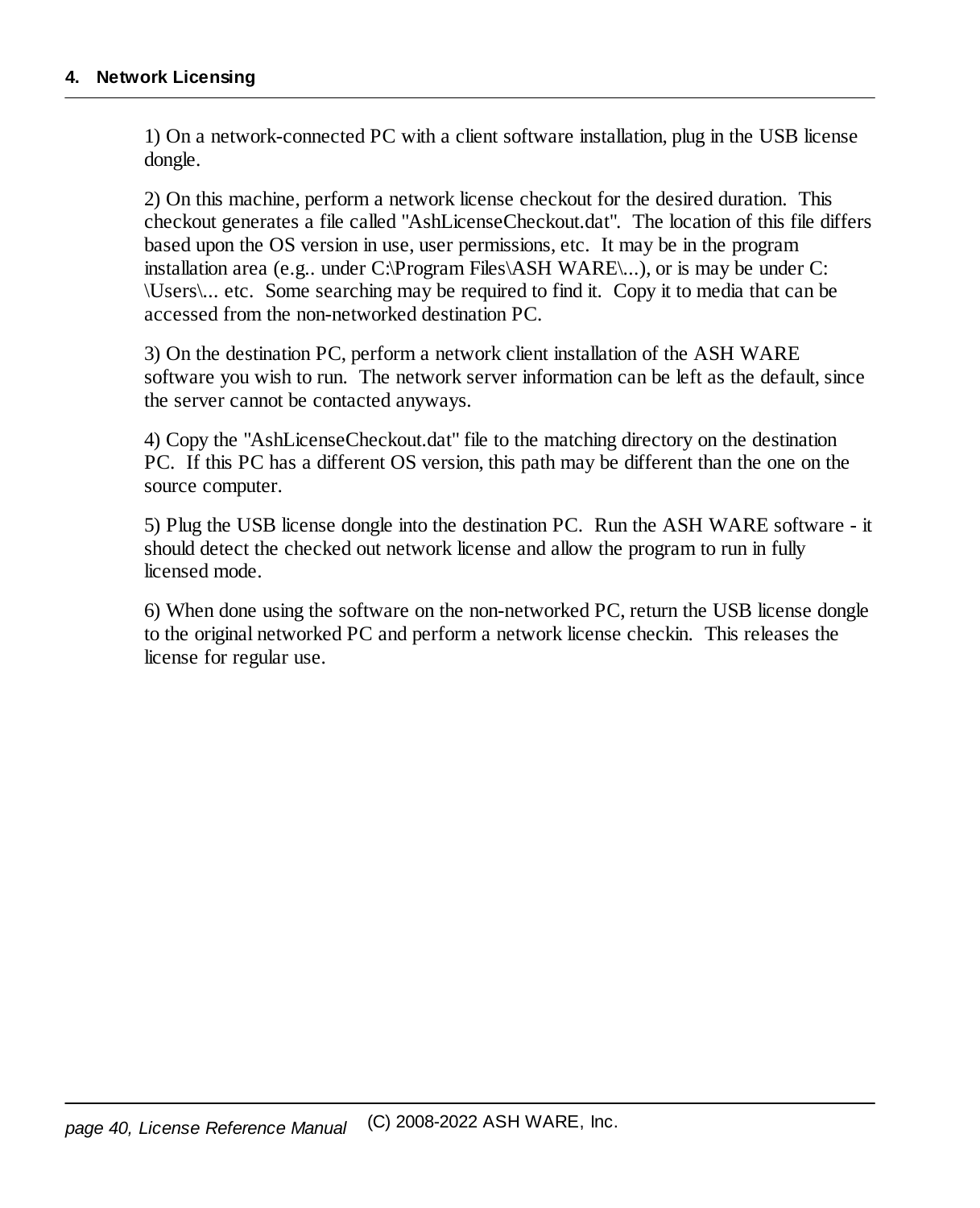# **5 License Utility**

<span id="page-40-0"></span>The license utility AshLicenseUtil.exe is installed with the license server. It provides information on the current state of the license server as well as detailed license information for all licenses it is configured to serve. When no license server is specified, the utility will check if there is any other ASH WARE licensing information installed on the computer.

By default, to find the license server, the utility checks for the presence of an AshNetLicenseServer.txt file in the same directory as the utility, and uses its information if found. The user can override this default behavior by specifying the license server with the –server (and –port) command line option. If no license server information is found, local licensing status is checked and reported.

When the network license service is contacted, if –getlicenseinfo has been specified (or nothing, for it is the default), data is gathered about all licenses served. For each license, the product type, license type and license expiration date are displayed.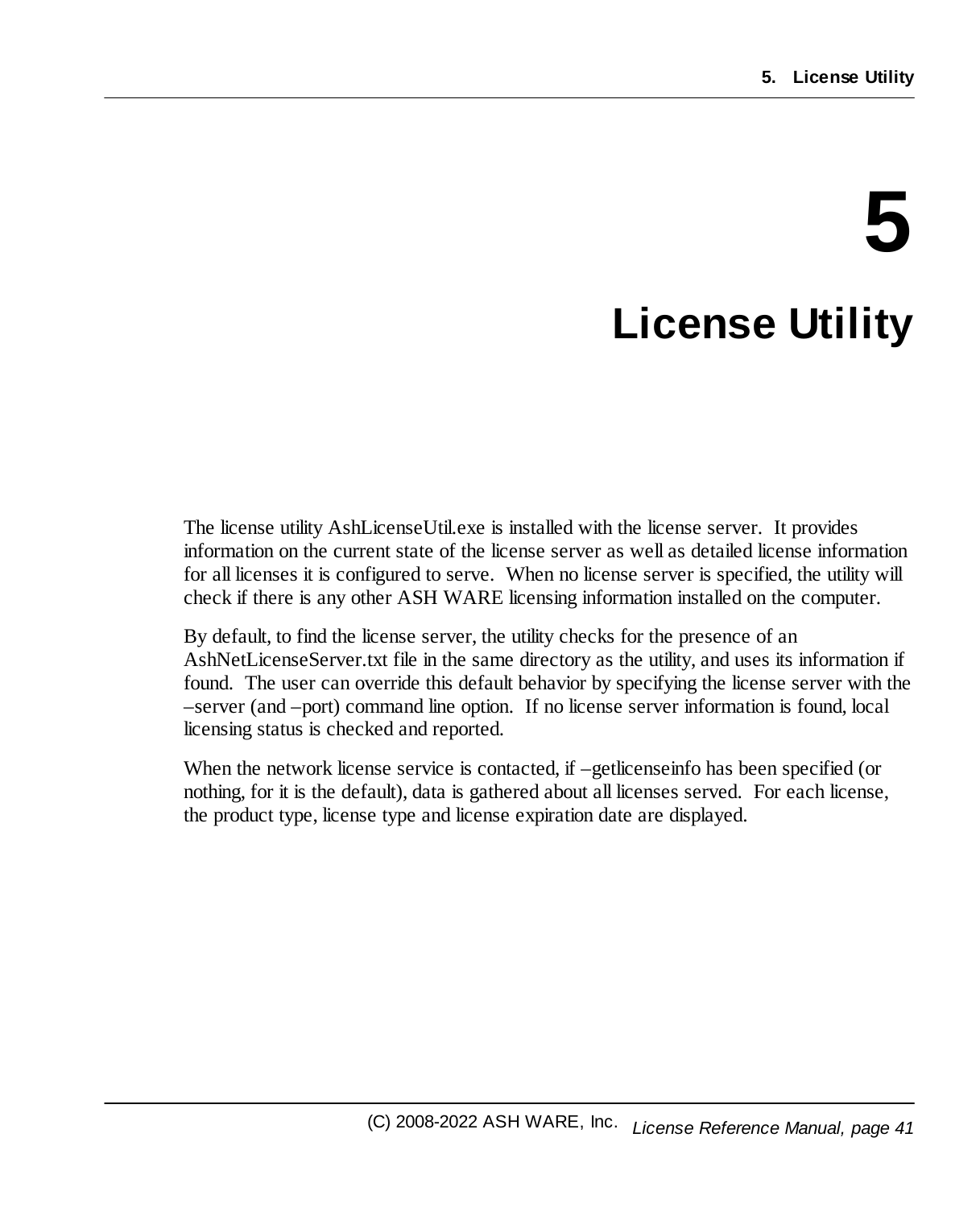|                                                                                                                                                                                                                                              | <b>ex</b> Command Prompt                    |      |                                     |                                                                              |            |  |  |
|----------------------------------------------------------------------------------------------------------------------------------------------------------------------------------------------------------------------------------------------|---------------------------------------------|------|-------------------------------------|------------------------------------------------------------------------------|------------|--|--|
| C:\Program Files\ASH WARE\eTPU2 Simulator>AshLicenseUtil.exe -server=gandolf<br>License Utility V0.90A<br>ASH WARE Inc.<br>(C) 2007-2010<br>Accessing license server at "gandolf".<br>Using TCP port 6333 for license server communications. |                                             |      |                                     |                                                                              |            |  |  |
|                                                                                                                                                                                                                                              | License Server version is V0.90A            |      |                                     |                                                                              |            |  |  |
|                                                                                                                                                                                                                                              | <b>PRODUCT</b><br><b>TYPE</b>               |      | <b>EXP DATE</b>                     | USER IP                                                                      | LOCK UNTIL |  |  |
| Й<br>2<br>3                                                                                                                                                                                                                                  | ETpu2SysSim<br>ETpu2SysSim                  | ful1 | full 2011-11-11<br>$2011 - 11 - 11$ | $192.168.1.6$ $15:24:52$ $2010-03-17$<br>$192.168.1.6$ $15:09:59$ 2010-03-17 |            |  |  |
|                                                                                                                                                                                                                                              | C:\Program Files\ASH WARE\eTPU2 Simulator>_ |      |                                     |                                                                              |            |  |  |
|                                                                                                                                                                                                                                              |                                             |      |                                     |                                                                              |            |  |  |

For a license type of full (a perpetual license), the expiration date represents the date beyond which newer releases may not be used. The license is still viable and available for use beyond this date. For example, say release V1.50A of eTpuEtec (ETEC C Compiler) is from 2010-2-1, and V2.00A is from 2012-1-15. The owner of the licenses above could use V1.50A, but not V2.00A. Renewing the maintenance subscription moves the expiration date out and allows users to work with the latest software releases.

When a license is in use, additional information is provided – the IP address of the license user, and the time at which the license lock held by that user is set to expire.

To get detailed license information on a particular license, -getlicenseinfo can be specified with a license index, as shown below.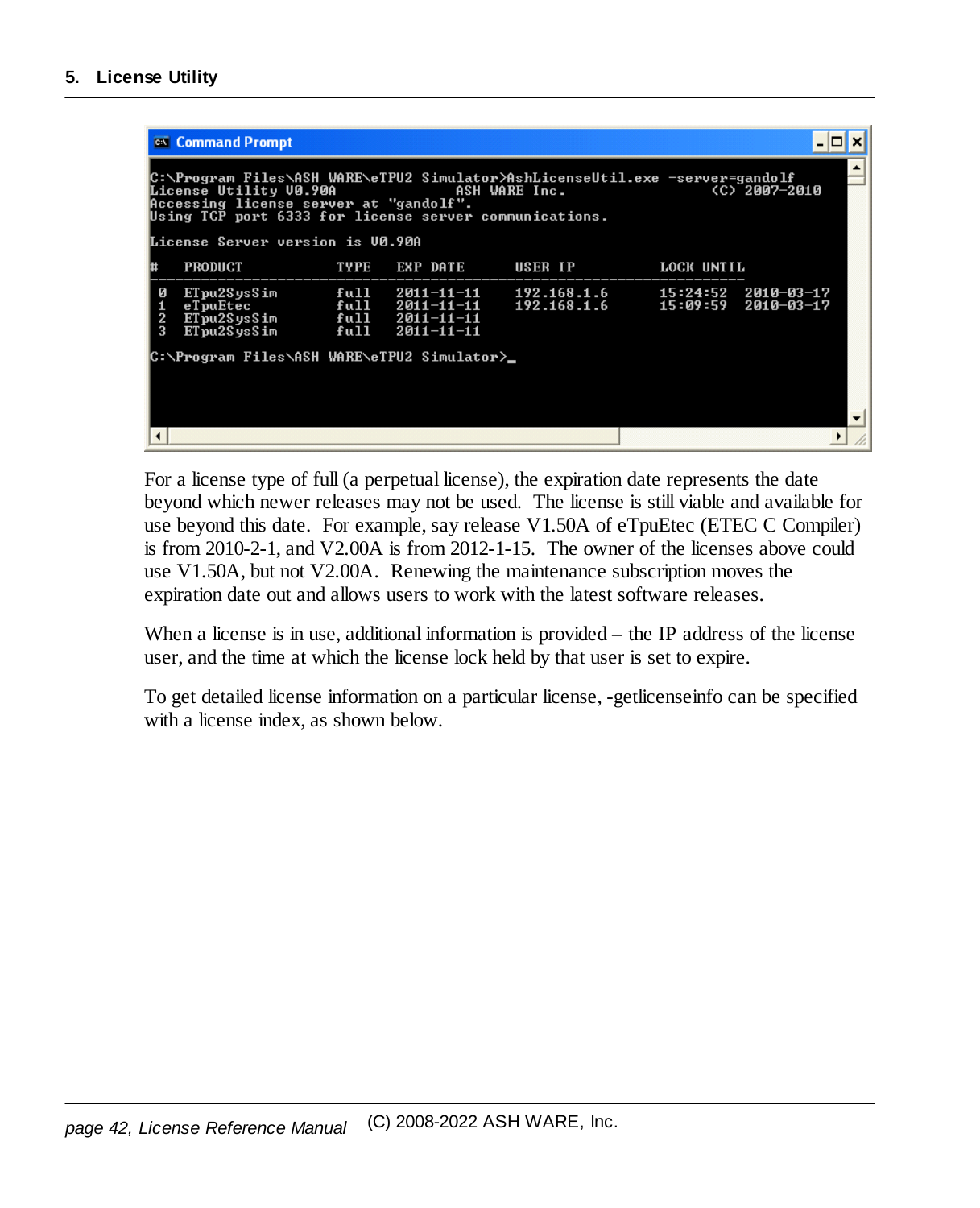```
- \Box \timesCommand Prompt
 C:\Program Files\ASH WARE\eTPU2 Simulator>AshLicenseUtil.exe -server=gandolf -ge
C: \rrugram riles \nsn whic\eiruz simulator/hsimicenseut:<br>tlicense info=2<br>License Utility U0.90A aSH WARE Inc.<br>Accessing license server at "gandolf".<br>Using TCP port 6333 for license server communications.
                                                                                                                                                        (C) 2007-2010
Idense bype: full<br>License type: full<br>License type: full<br>License linger time: 30 minutes<br>License 2 of 3<br>License company information: ASH WARE Inc.<br>License company information: ASH WARE Inc.<br>License company information: ASH 
 C:\Program Files\ASH WARE\eTPU2 Simulator>
```
# <span id="page-42-0"></span>**5.1 Command Line Options**

| Setting                                                                                                                                                                               | Option                                       | Default    | Example                                                      |
|---------------------------------------------------------------------------------------------------------------------------------------------------------------------------------------|----------------------------------------------|------------|--------------------------------------------------------------|
| Display Help<br>This option overrides<br>all others and when<br>it exists. It displays<br>the available<br>command line<br>options.                                                   | -h or $/?$                                   | <b>Off</b> | -h                                                           |
| License Server<br>Specifies the<br>computer on which<br>the License Server<br>is running, either by<br>name or raw IP<br>address. Overrides<br>any license server<br>data found in an | -server= <name ip<br="" or="">address</name> | Off        | -server=licserver<br><sub>or</sub><br>server=55.55.55.5<br>5 |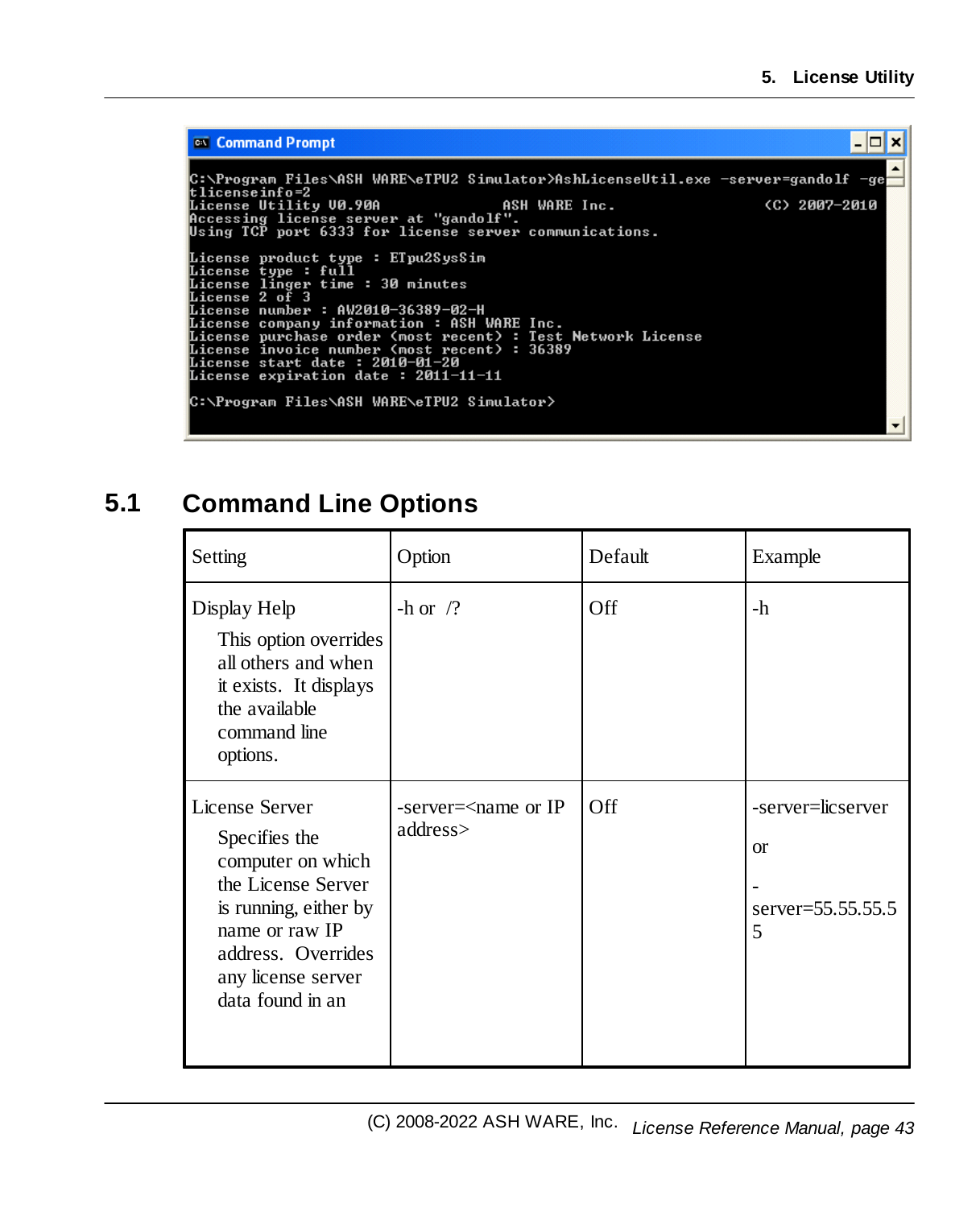### **5. License Utility**

| Setting                                                                                                                                                                                                                | Option                           | Default       | Example           |
|------------------------------------------------------------------------------------------------------------------------------------------------------------------------------------------------------------------------|----------------------------------|---------------|-------------------|
| AshLicenseServer.d<br>at file.                                                                                                                                                                                         |                                  |               |                   |
| <b>Server TCP Port</b><br>Overrides the<br>default TCP port<br>used for license<br>server<br>communication<br>(should not be<br>needed in most<br>installations).                                                      | -port= <tcp port<br="">num</tcp> | Off           | $-port=7654$      |
| Get License Info<br>Provides basic<br>information on all<br>network licenses, or<br>if no network license<br>server specified,<br>checks for any other<br><b>ASH WARE</b><br>licensing information<br>on the computer. | -getlicenseinfo                  | On by default | -getlicenseinfo   |
| Get License Info<br>Retrieve detailed<br>license information<br>on the network<br>license with<br>specified index.                                                                                                     | -getlicenseinfo= <id></id>       | Off           | -getlicenseinfo=2 |